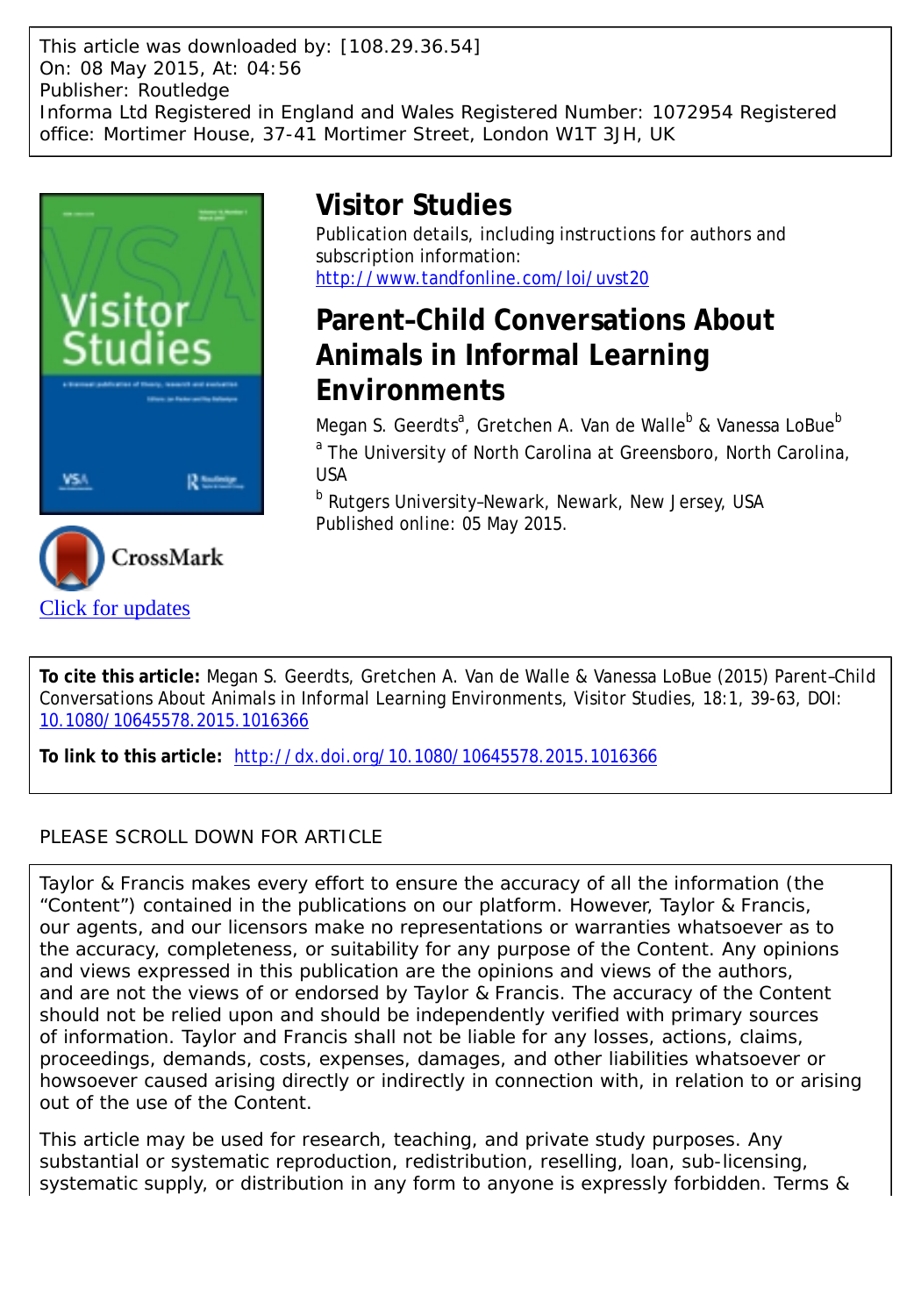Conditions of access and use can be found at [http://www.tandfonline.com/page/terms](http://www.tandfonline.com/page/terms-and-conditions)[and-conditions](http://www.tandfonline.com/page/terms-and-conditions)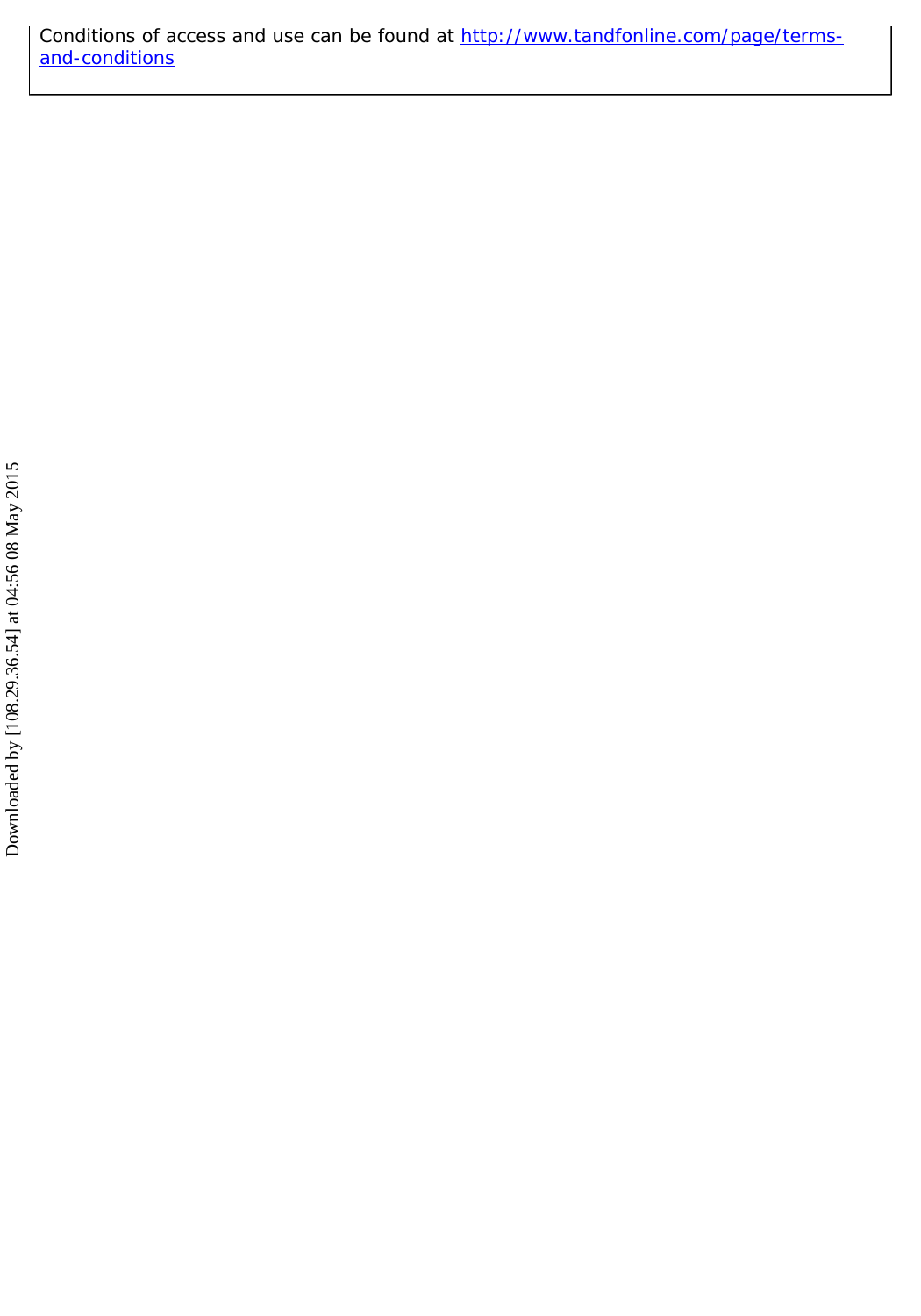# Parent–Child Conversations About Animals in Informal Learning Environments

*by Megan S. Geerdts,*<sup>1</sup> *Gretchen A. Van de Walle,*<sup>2</sup> *and Vanessa LoBue*<sup>2</sup>

1 *The University of North Carolina at Greensboro, North Carolina, USA* 2 *Rutgers University–Newark, Newark, New Jersey, USA*

## **ABSTRACT**

A large body of empirical research has focused on understanding children's biological knowledge development. However, limited research has investigated the informal learning experiences through which children actively construct biological concepts. The current study focused on examining whether parents provide information that supports and shapes children's emerging biological knowledge within settings that provide opportunities for biological learning about animals. We observed parent–child interaction within informal learning environments about two different types of animals: A penguin exhibit at a zoo and an insect exhibit at a science museum. Fifty-two families with preschool and school-aged children participated. Parents more frequently provided important, unobservable information such as predictions and causal inferences to the youngest children, potentially supporting the development of children's knowledge. However, parents seldom explicitly supported their children's knowledge by providing explanations of readily observable biological processes. Further research examining these and other direct and indirect animal experiences in informal learning settings can help us better understand how to support children's early biological learning.

A large body of empirical research has focused on the development of children's biological understanding. Indeed, children exhibit significant changes over the course of early childhood in their understanding of biological properties such as contamination (Kalish, 1996; Myant & Williams, 2005; Siegal, 1988; Solomon & Cassimatis, 1999), inheritance (Solomon, Johnson, Zaitchik, & Carey, 1996; Springer, 1996; Taylor, Rhodes, & Gelman, 2009), growth (Inagaki & Hatano, 1987; Rosengren, Gelman, Kalish, & McCormick, 1991), and death (Slaughter, 2005; Slaughter, Jaakkola, & Carey, 1999). To better understand how biological knowledge develops over the course of early childhood, researchers have increasingly focused on examining the content of children's daily experiences relevant to biological knowledge development, including interactions with live animals (Geerdts, Van de Walle, & LoBue, 2015; Inagaki, 1990;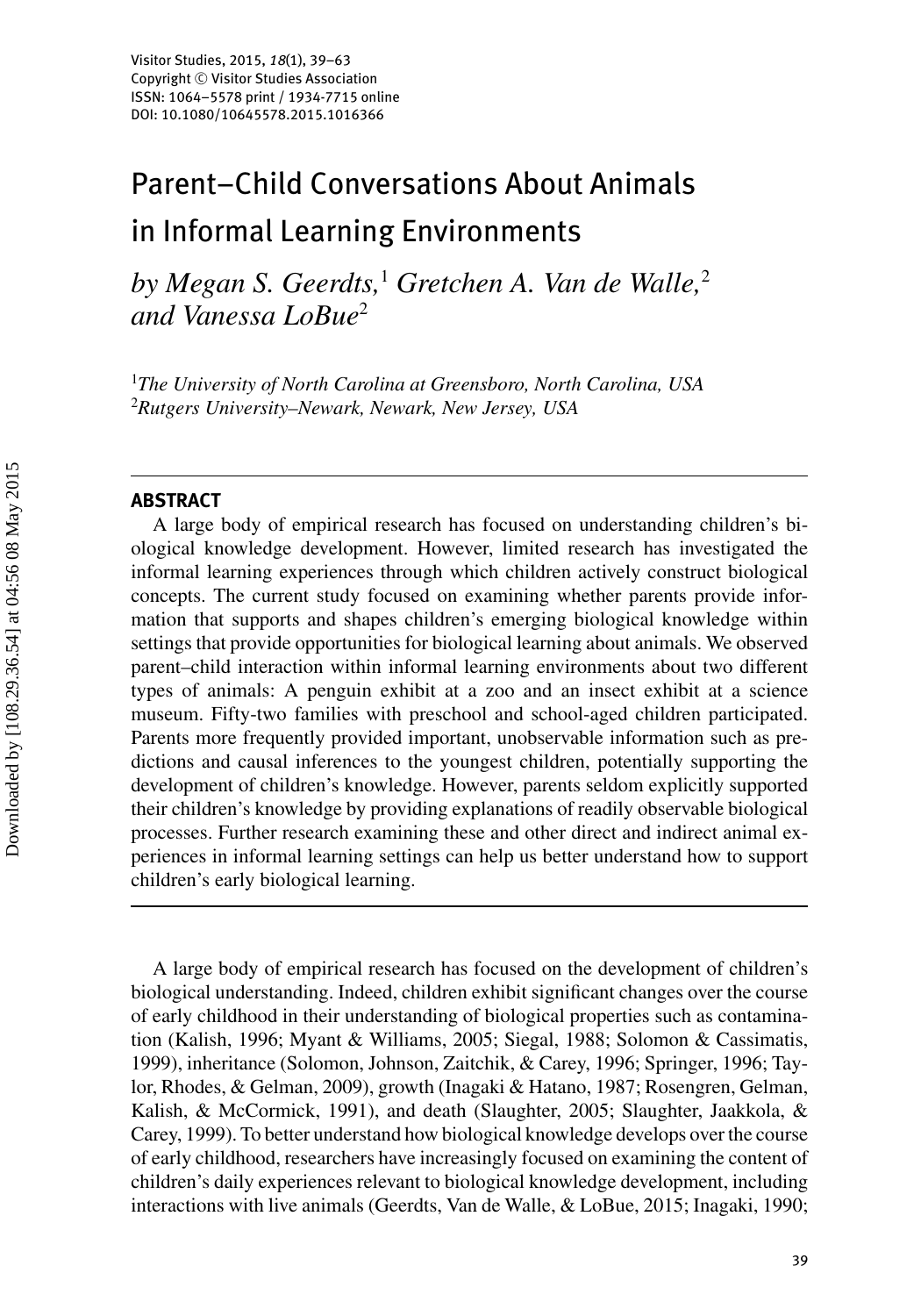Prokop, Prokop, & Tunnicliffe, 2008) and conversations with parents (Crowley et al., 2001; Gelman, 2009; Gelman, Taylor, & Nguyen, 2004; Rigney & Callanan, 2011). In the current research, we build upon and extend these findings by exploring conversations about different kinds of animals between parents and their preschool and school-aged children in two informal learning environments. We evaluated the extent to which dyads engage in biologically relevant and causal explanatory conversations with the goal of adding to the growing body of work highlighting the importance of exploring informal experiences for understanding and supporting children's learning in everyday contexts.

## **Children's Biological Knowledge Development**

Over the past 30 years, the nature of children's understanding of living things has been hotly debated. A central focus of the argument has revolved around the origins and development of children's early understanding of fundamental biological concepts such as *animal*, *plant*, and *living thing*. Early research suggested that young children reason about the living world anthropocentrically—that is, their view of the biological world is human-centered and psychologically based—whereas adults reason biologically, recognizing that humans are one animal among many (Carey, 1985, 1995). Over time, children's biological knowledge gradually becomes reorganized around a specifically biological framework rather than around their knowledge of human behavior (Carey, 1985; Solomon & Johnson, 2000). In this view, the role of experience is to move children's knowledge of living things away from anthropocentrism and toward a more sophisticated biological theory.

A major criticism of early work on children's biological knowledge development is its failure to take into account variability in children's experience with animals and the natural world, focusing only on urban majority children in the United States. More recent work focusing on cultural comparisons suggests that differences in experience, language, and environment all influence the development of children's domainspecific biological reasoning (e.g., Anggoro, Medin, & Waxman, 2010; Ross, Medin, Coley, & Atran, 2003; Waxman & Medin, 2007). Even before formal schooling begins, children's folkbiological reasoning reflects beliefs about nature and biology that are specific to their culture (Unsworth et al., 2012; Waxman, Medin & Ross, 2007). For instance, children from rural and Native American communities, where both exposure to and interest in wildlife is presumably higher compared to other communities, show more advanced biological reasoning at younger ages than their urban peers (Medin, Waxman, Woodring, & Washinawatok, 2010). Importantly, recent research with young children suggests that anthropocentrism, instead of providing an earlydeveloping foundation for the development of biological knowledge, may be learned by older urban children because of their lack of experience with real animals and increased exposure to fictional, anthropomorphic animals (Ganea, Canfield, Simons, & Chou, 2014; Hermann, Waxman, & Medin, 2010; Waxman, Herrmann, Woodring, & Medin, 2014). Furthermore, differences in animal exposure within cultural groups is associated with differences in biological knowledge; pet ownership, which affords daily opportunities to observe and interact with animals, relates to increased factual and conceptual biological knowledge (Geerdts et al., 2015; Inagaki, 1990; Melson & Fogel, 1989; Prokop et al., 2008; Williams & Smith, 2006). Overall, this growing body of research highlights the significant role that early exposure to animals and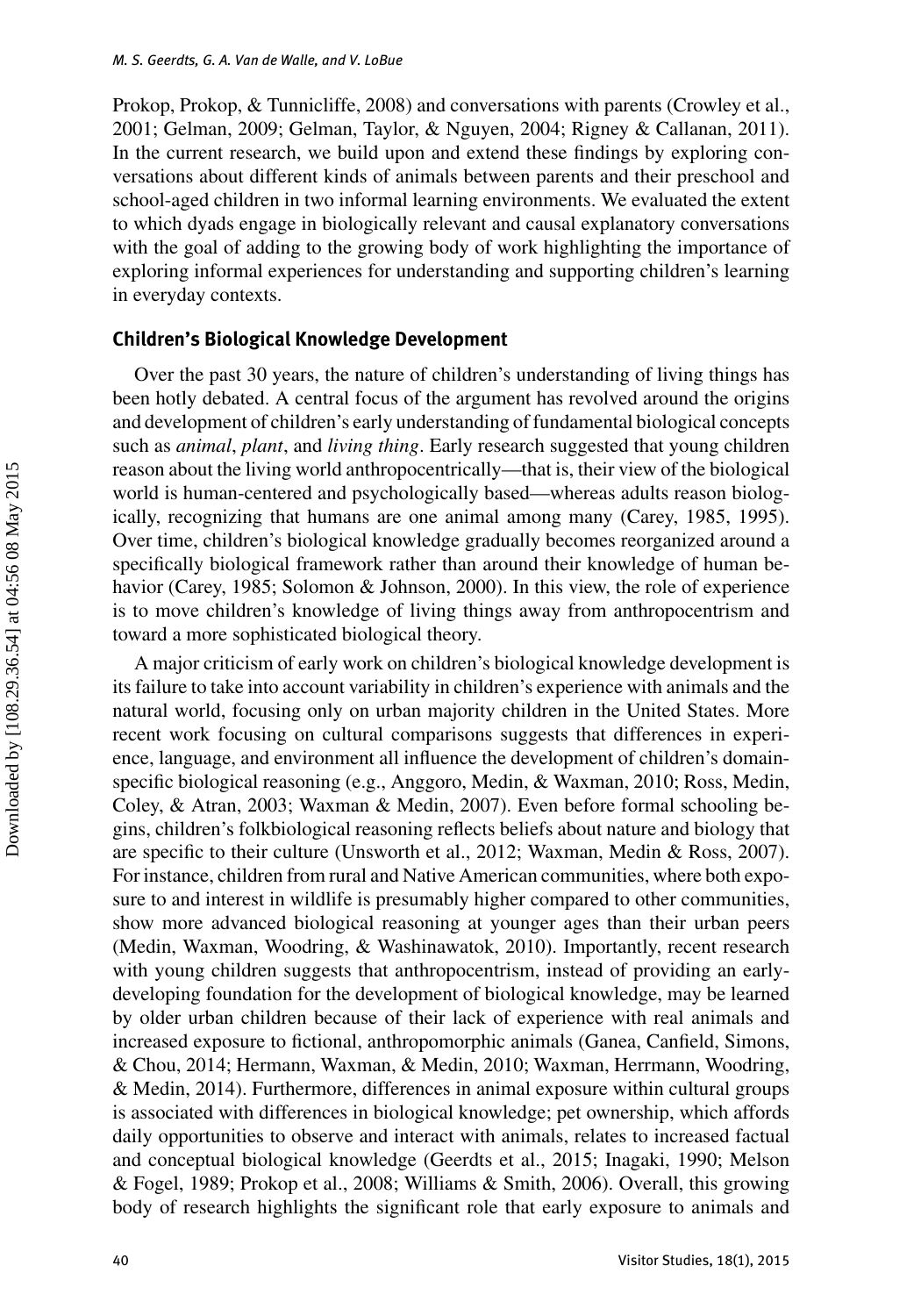cultural discourse plays in understanding the development of anthropomorphic and biological reasoning over the course of early childhood.

## **Parent–Child Interaction in Informal Learning Environments**

Importantly, at young ages, children are not exploring the world independently; parents almost certainly provide a major source of information about causally relevant perceptual, behavioral, and biological properties of animals, both through what they say and in what they do with their children (e.g., Callanan, 1985; Callanan, Rigney, Nolan-Reyes, & Solis, 2012; Gelman, Coley, Rosengren, Hartman, & Pappas, 1998; Gleason & Schauble, 2000; Jaswal & Markman, 2007; Jipson & Callanan, 2003; Jipson & Gelman, 2007; Masur, 1997; Tarlowski, 2006). One area in which the relationship between parent**–**child interaction and learning has received considerable attention is in informal learning environments (ILEs)—settings such as museums or zoos where learning opportunities are intentionally made available to visitors. For children growing up in urban environments, zoos and museums are two of the relatively few places to encounter unfamiliar, live animals, making these sites an important focus for studying informal, family-based biological learning.

A growing body of research has examined how parents and children interact at live animal exhibits in both zoos and science museums (Allen 2002; Ash, 2003; Kisiel, Rowe, Vartabedian, & Kopczak, 2012; Kopczak, Kisiel, & Rowe, 2015; Patrick & Tunnicliffe, 2013; Rigney & Callanan, 2011; Rowe & Kisiel, 2012). Surprisingly, few studies of family engagement at live animal exhibits have focused on conversational analyses specific to the development of biological or anthropomorphic knowledge about animals. One study conducted at a marine exhibit in a science museum analyzed parent**–**child conversations for content (biological, psychological, and physical properties) and pronouns (animate such as "he" and "she" and inanimate such as "it") to investigate whether parents differentiate between animals considered "typical" (with faces and movement, such as fish, sharks, and eels) and "atypical" (animals that lack faces and movement, such as sea stars, urchins, and anemones; Rigney & Callanan, 2011). They found that parents were more likely to talk about the intentions and psychological states of the typical than the atypical animals, but parents were equally likely to talk about the two kinds of animals' physical and biological properties. Similarly, parents referred to atypical animals with inanimate pronouns but used both animate and inanimate pronouns to refer to typical animals. Thus, parents do appear to selectively support an anthropocentric view of more typical animals, which may impact children's developing knowledge of animals. However, this study focused on typical and atypical marine animals that were housed in the same exhibit, and families discussed the typical animals more than the atypical animals *overall* during their interactions. It may be that the typical animals simply draw attention away from the atypical animals, preventing extended conversation about the atypical animals. In addition, parents may be less likely to anthropomorphize marine animals than other types of animals. In the current study, we aim to extend this work to other types of typical and atypical animals housed in independent exhibits to further explore differences in conversational content and pronoun references for animals, both of which may shape children's developing biological and behavioral knowledge about animals.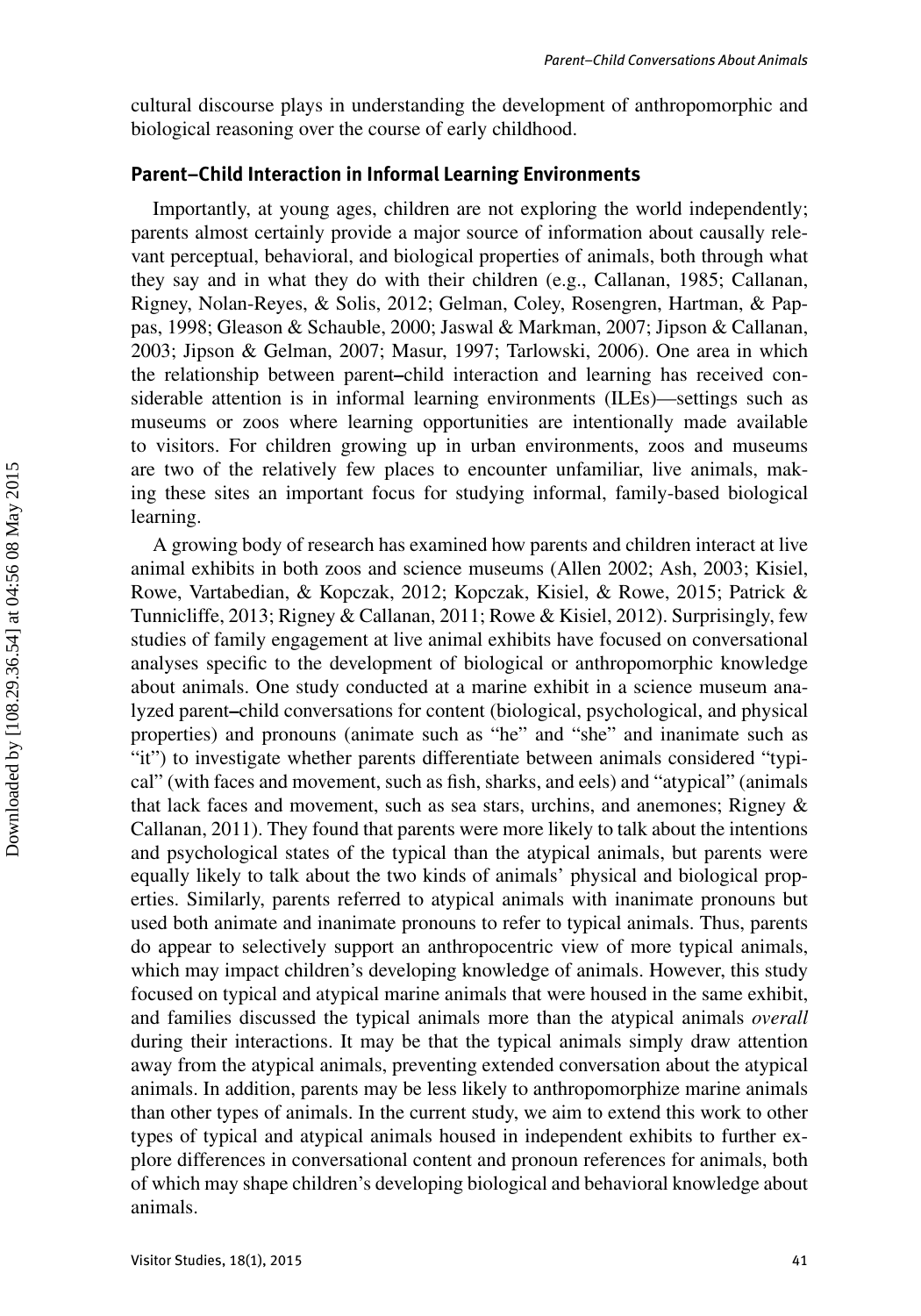Parents may use other methods to support children's biological learning in ILEs, including encouraging children to find connections to the exhibits and supporting scientific reasoning skills more generally. Prior museum literature has highlighted the importance of language to the development of scientific reasoning, such as making, challenging, and testing claims and seeking information and evidence in parent**–**child interaction in ILEs (Allen, 2002; Ash, 2003; Kisiel et al., 2012; Rowe & Kisiel, 2012). This type of language, which I refer to as *conceptual language*, provides an important foundation for the development of scientific learning and reasoning (e.g., Michaels, Shouse, & Schweingruber, 2007). Crowley et al. (2001) posit that conceptual talk may be "one of the direct mechanisms through which parents and children co-construct scientific thinking in everyday settings" (p. 191). Research also points to the importance of comparative talk to both adults' and children's learning (e.g., Namy & Gentner, 2002). Eliciting emotional responses can further help visitors make connections between the exhibit, their personal lives, and their prior experiences (Chiodo & Rupp, 1999; Rupp, 1999), increasing retention, understanding, and transference (Caine & Caine, 1994). Thus, in the current study, our conversational analysis focuses on both biologically specific content and content more generally relevant to learning to see how family conversations about animals may support learning.

Another important way that parents may foster biological learning in informal settings is through engaging in explanatory conversations. A large body of empirical research illustrates the beneficial role of explanation in learning (e.g., Coleman, Brown, & Rivkin, 1997; Legare, 2014; Legare & Lombrozo, 2014; Lombrozo, 2006; Rittle-Johnson, Saylor, & Swygert, 2007), especially within the domain of biological knowledge (e.g., Au et al., 2008; Keil, Levin, Richman, & Gutheil, 1999; Wellman, Hickling, & Schult, 1997). In particular, parent explanations during informal science activities may help children practice formal scientific thinking, develop deeper and more coherent scientific theories, and acquire scientific problem solving skills (Crowley, 2000; Fender & Crowley, 2007). Within ILEs, parents often use exhibit explanatory text about a biological process, reading aloud and reframing the information (Tare, French, Frazier, Diamond, & Evans, 2011). However, no prior research has studied family engagement in causal explanatory conversations about biological properties at live animal exhibits.

In addition, little is known about how family factors, such as motivations and children's age, affect parent–child interaction during these informal learning experiences. Previous research found that an individuals' motivations for visiting a museum exhibit correlated with their learning outcomes. Falk, Moussouri, and Coulson (1998) asked participants about their reason for visiting the museum that day, and coded their responses for reference to fun, educational, social, practical, or locationspecific reasons. They found that visitors with only educational motives exhibited increased conceptual learning, whereas visitors with both educational and entertainment motives exhibited increased conceptual, vocabulary, and mastery learning. In the current research, it is possible that parents' motivations for bringing their families to ILEs may affect the kinds of conversations they engage in with their children during the visit. For instance, parents who report educational goals for their visit may be more likely to provide biological, conceptual, and/or explanatory information to their children, as opposed to parents who report other kinds of goals. However,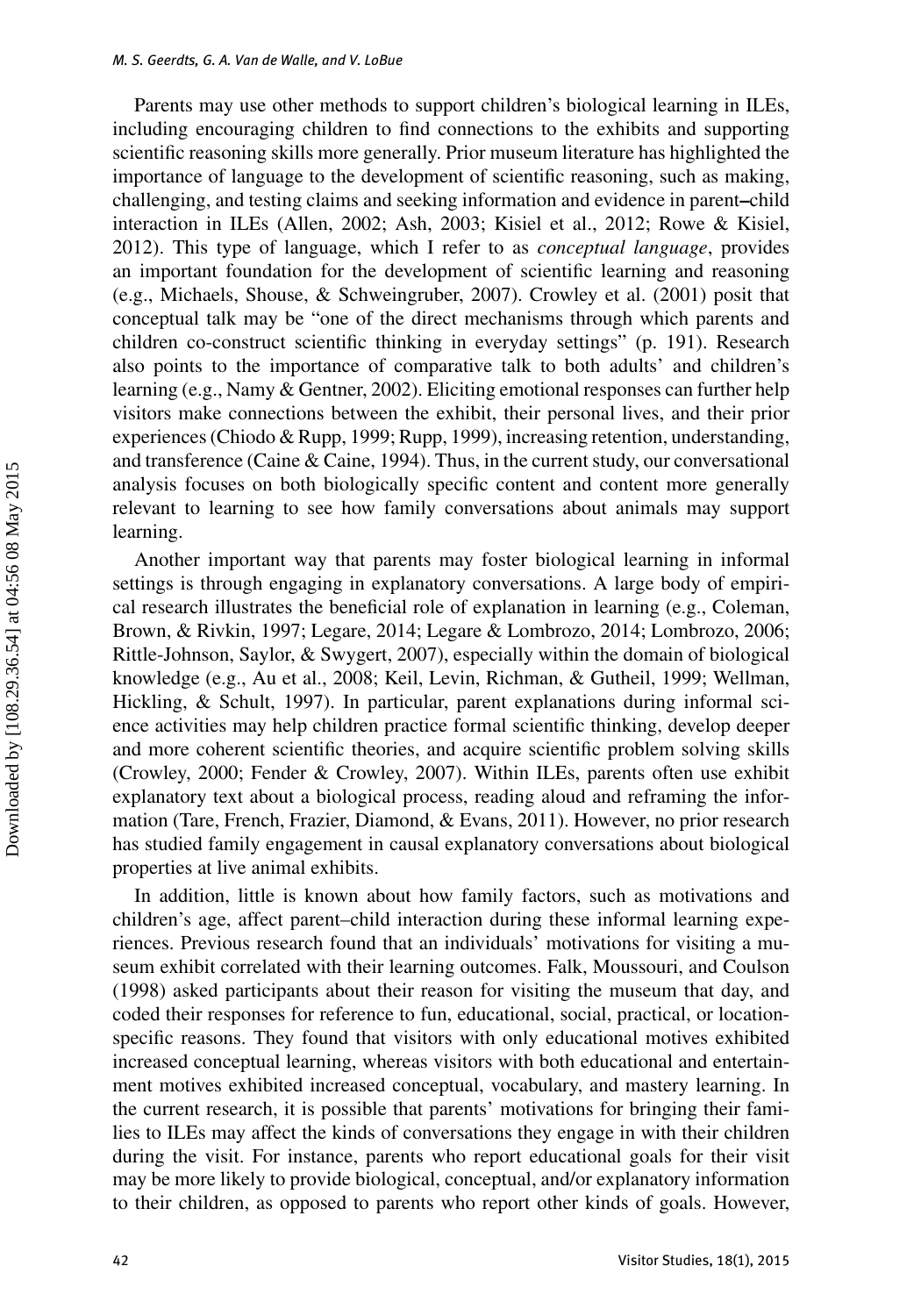previous research on family interactions at live animal exhibits has not incorporated measures of motivation.

Children's age may also impact the kinds of conversations parents and children engage in. Very few studies have examined developmental differences in family interaction, often using a wide age range including both preschool and school-aged children. Surprisingly, Rigney and Callanan (2011) found no age differences in parents' use of biological or anthropomorphic language with older (ages 5–9 years) and younger children (ages 1–4 years) in conversations about marine animals. However, preschool and school-aged children almost certainly differ in skills and knowledge; as children begin formal schooling, they are exposed to increasingly sophisticated factual knowledge about biological entities. In addition, the introduction of observation and measuring skills in the context of science education increases children's ability to incorporate information into their biological concepts (Gelman & Brenneman, 2004). Prior research in ILEs has found that parents use more conceptual language with children who have less factual knowledge about an exhibit (Palmquist & Crowley, 2007). Whether parents' conceptual and explanatory language use about animals in informal learning settings reflects sensitivity to typical differences in knowledge and scientific reasoning between older and younger children has yet to be explored.

## **Current Study**

In the current study, we examined parent–child interaction at live animal exhibits in ILEs to better understand how interactions within these common, informal experiences may support the development of biological knowledge for both preschool and schoolaged children. Although previous research has separately examined parent–child interaction at live animal exhibits in either zoos or science centers, we examined conversations in both types of ILEs. We carefully selected two animals, penguins and stick insects, that differ across several domains, including familiarity, typicality, and resemblance to humans, to see whether the content of parent–child conversations differs across animal types. Penguins, like humans, have distinguishable facial features, a bipedal posture, and wings that bear some resemblance to human arms. Penguins have been featured as anthropomorphized main characters in a number of popular children's movies, including *Happy Feet, Surf 's Up, Madagascar,* and *March of the Penguins,* which demonstrates how easy it is to anthropomorphize them. Stick insects, on the other hand, more closely resemble plants than other animals (even other insects), and their characteristic motion patterns differ dramatically from that of humans. Parents often exhibit domain blurring with such atypical animals, referring to them as inanimate objects, which may in turn affect their children's developing knowledge of animals and objects (Jipson & Gelman, 2007; Rigney & Callanan, 2011).

Our study aims to address the following research questions:

- 1. Does family conversation (in both content and pronoun use) differentiate animal kinds and support biological learning?
- 2. Are these differences consistent across early development?
- 3. What is the influence of visitor motivations on family conversations?
- 4. Do parents explicitly support biological learning through engagement in explanatory conversations about biological processes?

Downloaded by [108.29.36.54] at 04:56 08 May 2015 Downloaded by [108.29.36.54] at 04:56 08 May 2015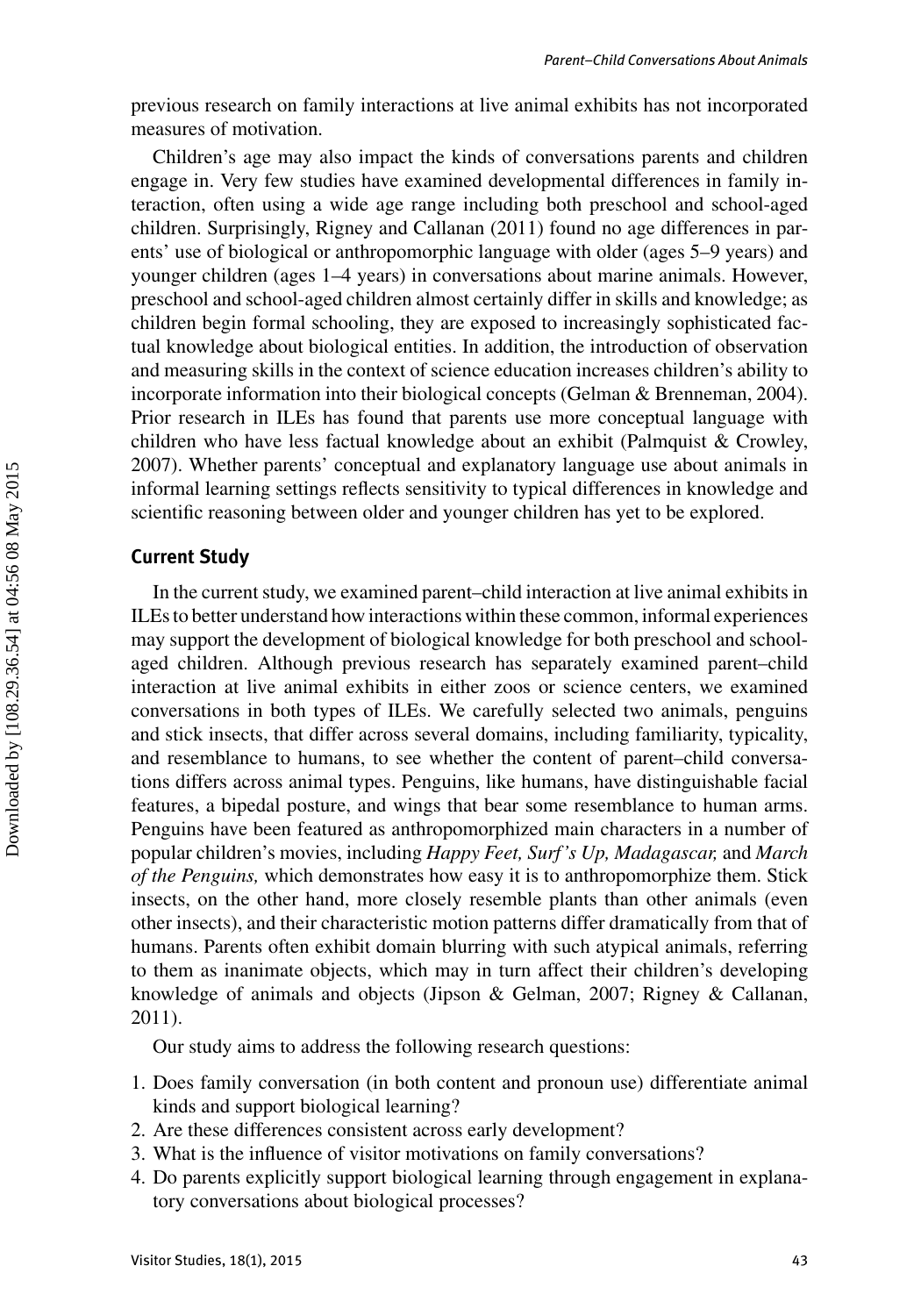| Group          | n  | M                  | SD   |
|----------------|----|--------------------|------|
| Science museum |    |                    |      |
| Preschool      | 14 | 4 years, 1 month   | 0.60 |
| School-aged    | 24 | 6 years, 5 months  | 0.81 |
| Zoo            |    |                    |      |
| Preschool      | 21 | 3 years, 11 months | 0.62 |
| School-aged    | 13 | 6 years, 2 months  | 0.82 |

*Table 1. Sample sizes and average ages for children in age groups by location*

#### **METHOD**

## **Participants**

Participants in the study were families who visited one of our two research sites: a small, regional zoo and a science museum. Twenty-six families participated at each research site. Each family had between 1 and 3 children between 3 and 8 years of age. Parents provided gender and age information for their children (ages were missing for four children). Our final sample included 76 children (41 girls) ranging in age from 2 years, 10 months to 7 years, 11 months ( $Mdn = 4$  years, 11 months). Because information about the children's school status was not available, the most common regional cutoff date for entering kindergarten was used to separate children by birthdate into preschool and school-aged groups (see Table 1).

Forty-two mothers and 22 fathers accompanied their children. About half the families were accompanied only by their mother (57.7%). The rest were accompanied by either only a father (19.2%) or both a father and mother (23.1%). Table 2 shows a breakdown of family types by parent and by child age at the two research locations.

## **Setting**

At each site, we recorded families' interactions at one animal exhibit. At the science museum, the animals were part of a larger exhibit on the prey–predator relationship, which highlighted biological themes such as camouflage, natural toxins, hunting strategies, and survival mechanisms. We focused specifically on one collection of

| Family types   | Preschool<br>children | School-aged<br>children | Both preschool and<br>school-aged children |
|----------------|-----------------------|-------------------------|--------------------------------------------|
| Mother only    |                       |                         |                                            |
| Science museum |                       |                         |                                            |
| Zoo            |                       | 4                       |                                            |
| Father only    |                       |                         |                                            |
| Science museum |                       | $\mathfrak{D}$          |                                            |
| Zoo            | 4                     |                         | O                                          |
| Both parents   |                       |                         |                                            |
| Science museum | 2                     | 2                       |                                            |
| Zoo            |                       | ∍                       |                                            |
|                |                       |                         |                                            |

*Table 2. Count of family types by parent and child age at the science museum and zoo*

*Note.* Three families are missing age data (one mother, one father, one both parents).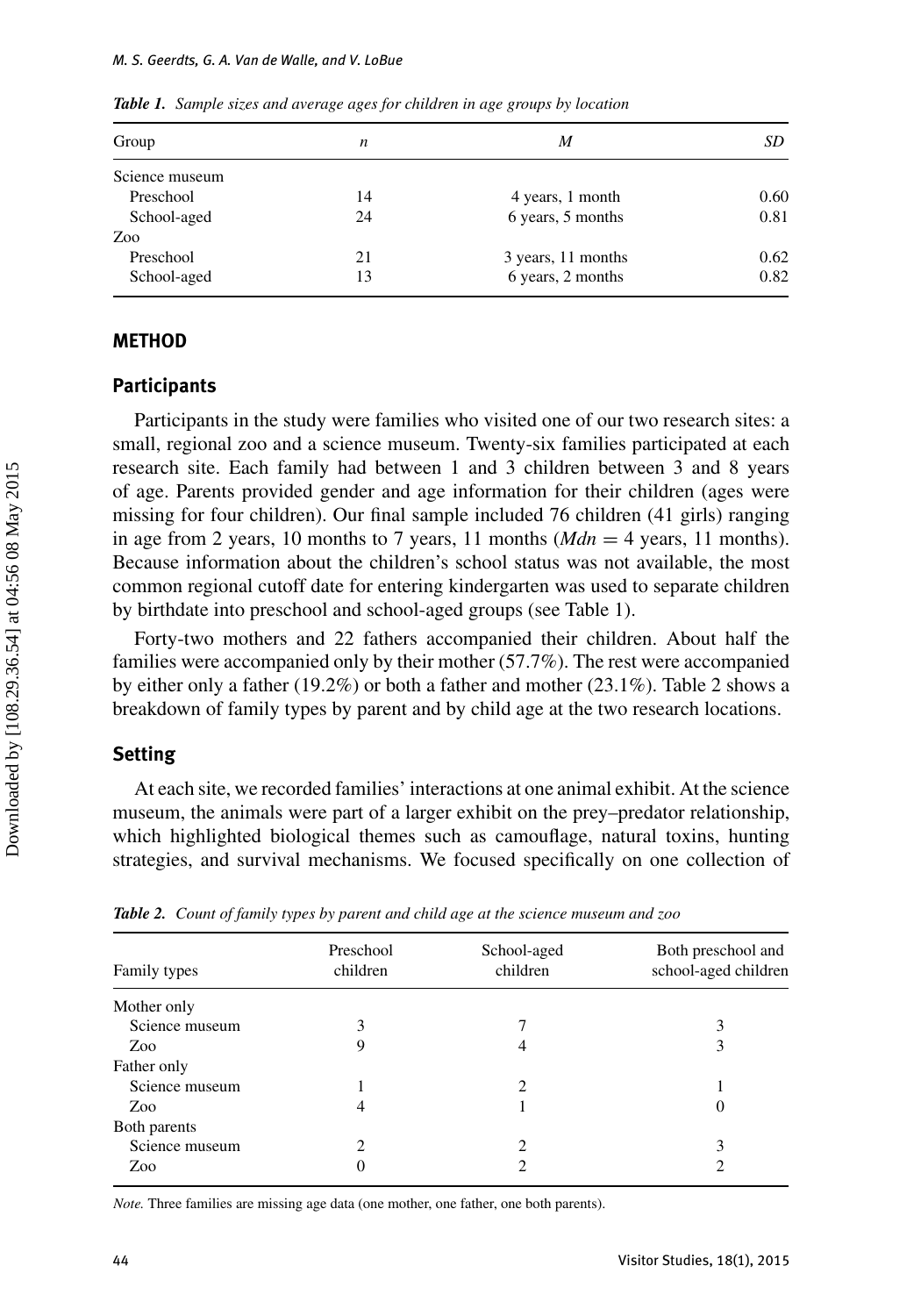tanks that featured insects that use camouflage to avoid prey, including stick and leaf insects and firefly-mimic cockroaches. Multiple prominent signs directly next to or above the insect tanks provided written information for visitors on the insects and how their camouflage properties helped them trick and escape predators. The glass tanks were low enough to be easily visible to even younger visitors.

At the zoo, we chose to focus on the *Penguin Coast* exhibit, a habitat featuring multiple African penguins. The habitat consisted of a large swimming area and rocks and branches for the penguins to climb up on. The exhibit was surrounded by a glass wall so young children could easily view the penguins, even underwater. In addition, an interactive sign off to the side of the exhibit encouraged children to stand in front of scale drawings of penguins to see which penguin they most closely resembled in size, though only one family we recorded visited this sign. No other information or signage was present at the exhibit.

## **Procedure**

A recruitment booth was set up at each site entrance, and parents were invited to participate in a study of families in informal learning environments. Parents were told that we were interested in the kinds of conversations that families have and we would be recording their interactions while at a target exhibit. Families who agreed to participate signed a consent form and were given a questionnaire to complete at home and return by mail to minimize interruption to their visit. The questionnaire included demographic information and a question asking why the family chose to visit the site that day (used for visitor motivation measure).

Stickers were used to identify families participating in the study. When a participating family arrived at the exhibit, a researcher handed the parent a small wireless microphone to wear around his or her neck. Parents were instructed to spend as much time at the exhibit as they wanted, to explore the exhibit as they normally would, and to return the microphone whenever they were ready to leave. A video camera unobtrusively recorded families' progress through the exhibit. Families at both sites demonstrated similar levels of engagement, averaging 3 min, 31s at the exhibit (range  $= 1$  min, 3 s to 7 min, 35 s). The average amount of time families spent at the zoo exhibit did not differ from the museum,  $t(50) = 1.13$ ,  $p = .27$ .

Undergraduate research assistants who were familiar with both exhibits transcribed all videotapes. Two research assistants jointly reviewed any portions of the recordings that were difficult to understand.

#### **Coding Conversations**

Transcripts were broken down into individual utterances and labeled with respect to speaker (parent or child). Each utterance was then coded for content and pronoun use. In addition, the museum transcripts were coded for explanations related to the exhibit's explicit biological focus—camouflage. Visitor motivation was coded from self-report on the questionnaire. Megan S. Geerdts served as the primary coder for each type of coding. In addition, for each coding type, at least 20% of the transcripts were randomly selected for coding by a second coder and inter-rater agreement was calculated. Cohen's kappa was .96 (99% agreement) for pronoun codes and .78 (85% agreement) for biological explanation codes. These kappas all indicate a good level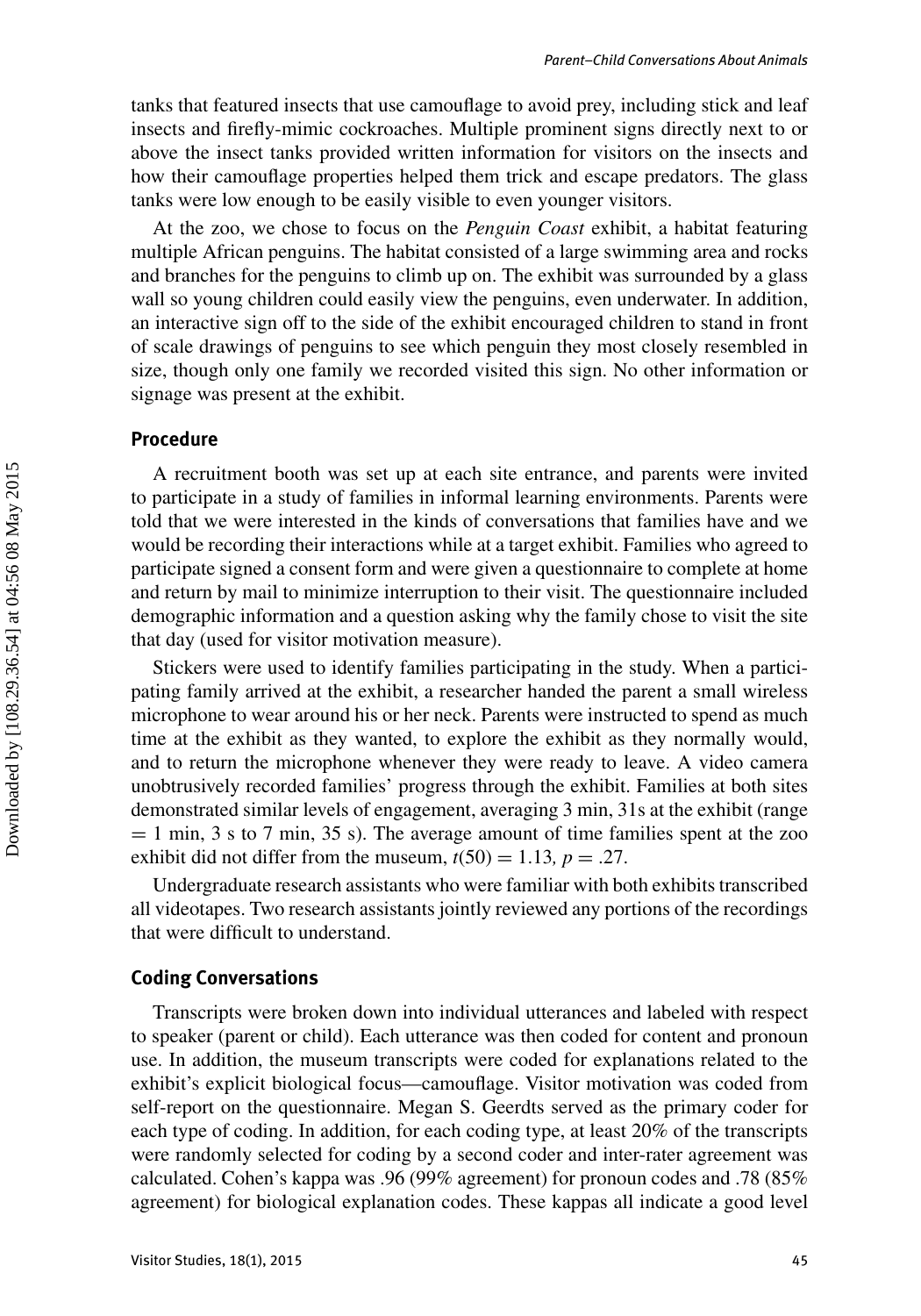of agreement (Fleiss, 1981). Agreement for visitor motivation codes was 90% and for content codes was  $83\%$ .<sup>1</sup> In any instances of disagreements, the primary coder reviewed disagreements and selected a final code.

## *Speech Content*

A total of 18 content codes were organized into five categories (see the Appendix):

- *Perceptual*: This category encompassed references to readily perceptible visual properties intended to direct attention to the animal or exhibit, including drawing attention to the animal ("Look at these guys!"), labeling the animal ("Oh, is that a stick bug?"), or describing a physical feature of the animal or exhibit ("What color are they?").
- *Conceptual:* Conceptual utterances provided information beyond the physical aspects of the exhibit, including the provision or elicitation of interpretations ("Do you think they can glow?"), causal inferences ("Why do they stick to the wall?), and predictions ("He's going to jump in [the water]").
- *Biological:* Participants provided information that was specifically biological in nature and/or highlighted the animal's status as a living thing, including references to an animal's motion ("He's swimming in the water"), natural habitat ("Do penguins live where it's warm or where it's cold?"), or biological processes including eating, growth, and death.
- *Social:* These types of anthropomorphic references imbued social and/or psychological properties to the animals, such as inferring social interactions between the animals ("Oh here comes his little penguin friend!"), attributing mental states ("Maybe he's scared"), labeling the animals with social or family terms such as *friend*, *mom*, *baby*, and so on, or attempting to directly interact socially with the animals ("Say goodbye to them").
- *Connections:* Connections were statements that explicitly related the exhibit to existing knowledge or prior experiences, such as making comparisons to another animal or object ("Do you think penguins can fly like other birds?"), referencing prior experiences ("Do they look like the penguins we saw in the movie?"), or making emotional reactions to the display ("Wow!"; "I like to see when they swim").

Only talk about the animals was coded (i.e., talking about exhibit navigation, child behavior, or unrelated aspects of the environment was not coded). The total number of utterances within each category was summed for each participant. To represent the complexity of parent–child conversation, the content coding scheme was designed so that the categories were not mutually exclusive. Thus, one utterance could receive more than one content code. For example, "That bug *likes* to *eat*" would be coded as both *Biological* and *Social*.

## *Pronouns*

Transcripts were also coded for the use of animate and inanimate pronouns in referring to the animals, to determine whether speakers' language use subtly differentiated the two types of animals as biological entities (Rigney & Callanan, 2011). All pronominal references to the animals in the exhibit were coded as: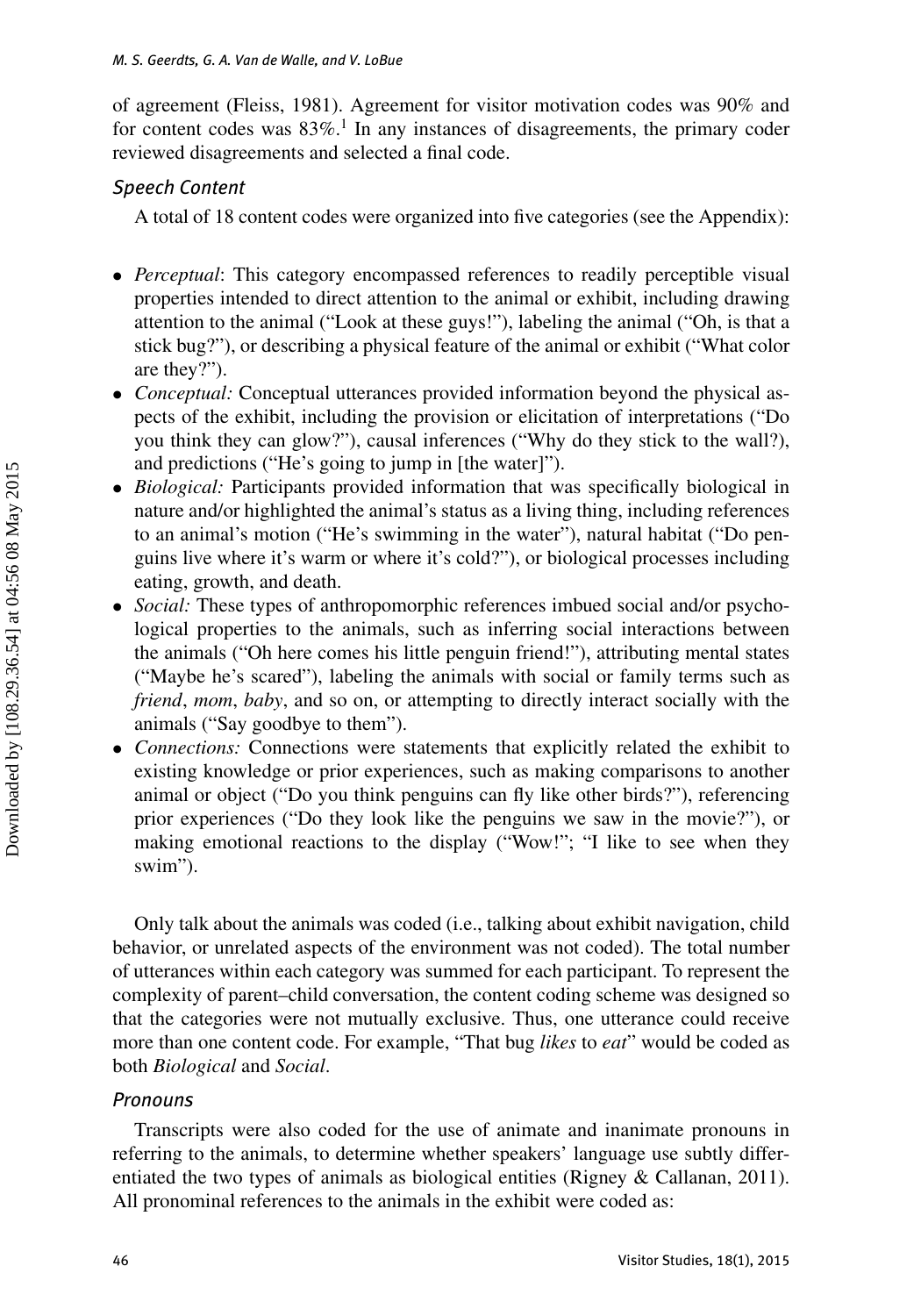- *Animate*: he, him, his, himself, she, her(s), herself
- *Inanimate*: it(s), itself

The frequency of animate and inanimate pronoun use by each participant was calculated. Additionally, each individual was categorized with respect to the consistency of his or her pronoun use: *inconsistent* (using both animate and inanimate pronouns to refer to the same animals), *consistent animate* (exclusive use of animate pronouns), or *consistent inanimate* (exclusive use of inanimate pronouns). Exclusively using animate pronouns to refer to an animal provides stronger evidence of viewing the animal as humanlike than the absolute number of pronoun usage for each animal.

## *Biological Explanations*

Because the stick bug exhibit featured extensive signage explaining the function and benefits of camouflage and because it was embedded in a larger installation explicitly focusing on predator–prey relationships, we also chose to examine whether parents visiting this exhibit directly supported their children's learning by drawing attention to or explaining this perceptually salient biological property. We first examined every transcript for explicit comparisons between the stick and leaf insects and actual tree branches, sticks, or leaves. For those transcripts in which the comparison was present, we categorized the conversation into the following three hierarchical levels:

- *Ignored/Confirmed:* After the comparison was initiated, the other party ignored the comment, walked away, changed the topic, or simply acknowledged and confirmed the initiation without engaging in any further conversation about the visual comparison.
- *Engaged:* In this type of interaction, the family members engaged in a dialogue after the introduction of the visual comparison, expanding on the initial observation. However, neither party offered up an explanation for why the visual similarity exists.
- *Explained:* Here, an explicit rationale for the insects' resemblance to sticks was solicited and/or offered. The child explicitly received or generated the key fact of the exhibit and, ostensibly, left the exhibit with some understanding of the camouflage mechanism.

If more than one type of conversation took place in the transcript, the highest level of sophistication was counted. In addition, it was noted whether the parent or child initiated the conversation.

## **Visitor Motivations**

Parents were asked to describe why they chose to visit the site that day. Following prior literature on visitor motivation (Falk et al., 1998), we coded families' freeresponse answers for visiting the site into the following six categories:

- *Fun:* The parent cites a leisure or entertainment related reason for visiting (e.g., having fun, enjoying themselves, or relaxing).
- *Educational:* The parent cites a desire to engage in educational activities (e.g., they want to learn something, either generally or specifically, during their visit).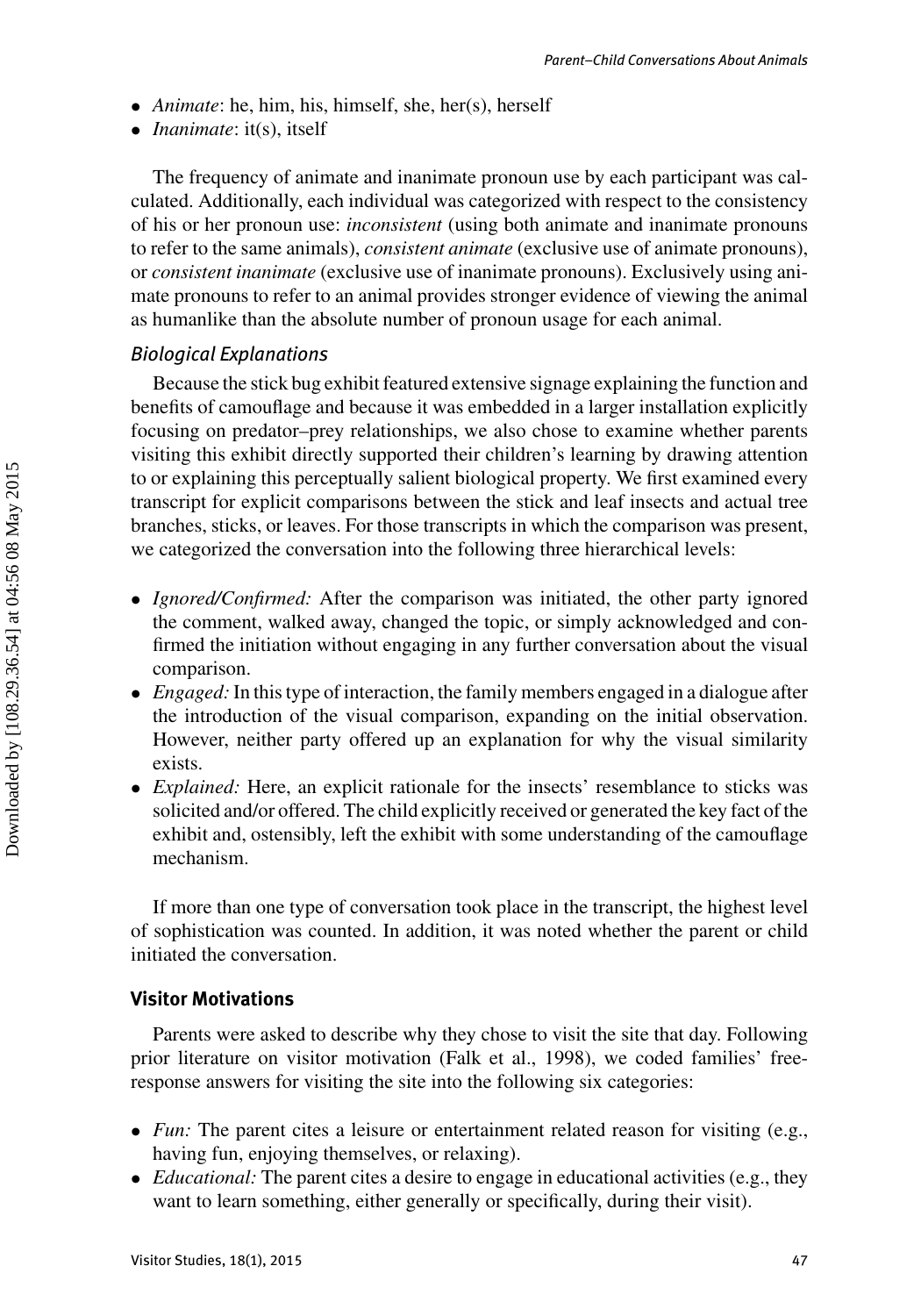- *Social:* The parent cites a social reason (e.g., a family day out, a special social experience such as a visiting relative or a birthday, or to spend time with friends or family).
- *Life Cycle/Duty:* The parent refers to the event as an important part of certain life stages, such as a child's first museum trip or a memorable event for the parent when he or she was a child. Also, responses in this category may reflect a sense of duty (e.g., noting that zoos are "good" for children or saying that parents "should" take their children there).
- *Place:* The parent refers to anything specific to the location itself (e.g., what the site represents, how it is particular to the region, or what it contains).
- *Practical:* The parent cites any practical concerns (e.g., the weather, vacation day from work or school, proximity to home, membership).

A response could receive more than one category code. For instance, the response, "The *children are off from school* so I wanted to *take them someplace fun*, *educational*, and *close to home*," was coded as reflecting *fun*, *educational*, and *practical* motivations.

## **RESULTS**

First, we present data on the content of parent–child conversations across different animal types. Specifically, we focus on how families distinguish animals by analyzing the frequency of specific property types as well as pronoun usage. Next, we addressed whether specific family characteristics, including child age and visitor motivation, relate to the frequency of specific property types. Finally, we analyzed whether parents and children engage in explanatory conversations about the focal biological property in one of the animal exhibits.

## **Comparing Conversations Across Animal Type**

In our first research question, we ask whether the content of family conversations about penguins and insects are different. First, we analyzed differences in speech content categories for both adults and children. Next, we examined differences in animate and inanimate pronoun usage for penguins and insects.

## *Differences in Content in Conversations About Penguins and Insects*

Descriptive statistics for parent and child speech for the two animals are presented in Table 3. To address whether the content of family conversations differed across the two types of animals, data on conversational content was analyzed using a 2 (animal: penguins, insects)  $\times$  3 (speaker: parents, preschool-aged children, schoolaged children)  $\times$  5 (speech category: perceptual, conceptual, biological, connecting, social) repeated measures analysis of covariance (ANCOVA), with animal and speaker as between-subject variables and controlling for total number of utterances by each participant. The results indicated a significant interaction between animal and speech category,  $F(4, 504) = 12.71$ ,  $p < .001$ ,  $\eta_p^2 = .092$ , and a significant three-way interaction between speech category, speaker, and animal,  $F(8,504) = 2.65$ ,  $p = .008$ ,  $\eta_p^2$  = .040. To investigate the three-way interaction, separate 2 (animal: penguins,  $\text{insects)} \times 5$  (speech category: perceptual, conceptual, biological, connecting, social)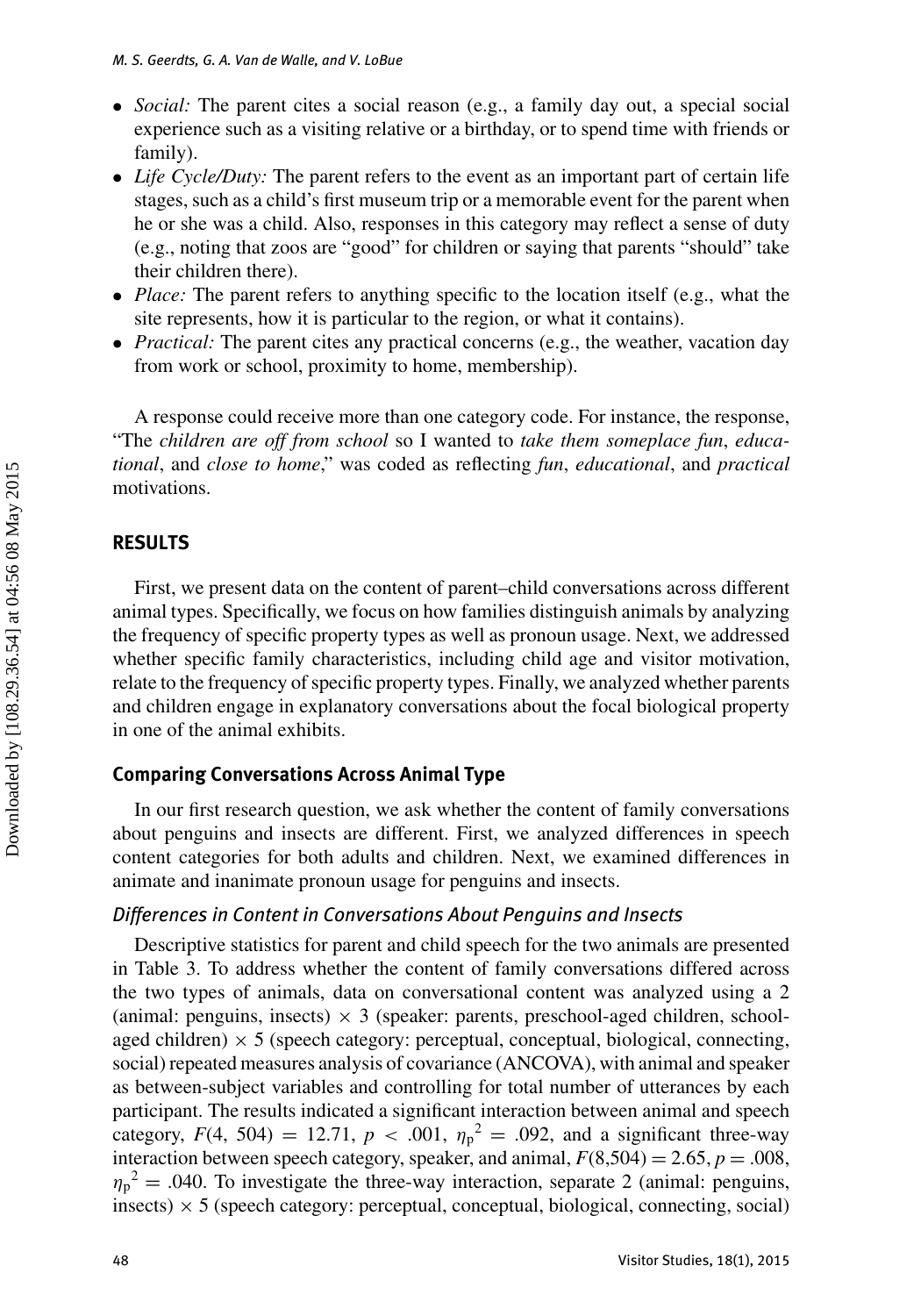| Speaker and animal type | Perceptual    | Conceptual | <b>Biological</b> | Social     | Connecting  |
|-------------------------|---------------|------------|-------------------|------------|-------------|
| Parent                  |               |            |                   |            |             |
| Insect                  | 13.53 (12.38) | 2.74(2.67) | 4.71(6.11)        | 1.85(2.35) | 7.53(7.56)  |
| Penguin                 | 12.66 (13.27) | 7.07(8.91) | 11.31 (12.16)     | 7.38(6.91) | 4.48 (3.98) |
| Preschool children      |               |            |                   |            |             |
| <b>Insect</b>           | 4.31(4.09)    | 0.54(0.66) | 1.31(1.60)        | 0.54(0.97) | 2.54(2.63)  |
| Penguin                 | 4.90(5.51)    | 1.30(1.63) | 2.35(2.39)        | 3.20(3.12) | 1.25(1.94)  |
| School-aged children    |               |            |                   |            |             |
| Insect                  | 5.58 (4.48)   | 0.50(0.83) | 1.63(3.13)        | 1.21(1.77) | 2.71(2.56)  |
| Penguin                 | 3.00(2.65)    | 2.85(3.36) | 3.85(5.11)        | 2.08(2.60) | 2.00(2.77)  |

*Table 3. Means (and standard deviations) of the number of coded utterances in five speech categories as a function of speaker and animal type*

repeated-measures ANCOVAs were conducted for parents and children, controlling for total number of utterances. For parents, we found a significant interaction between speech category and animal type,  $F(4,240) = 11.75, p < .001, \eta_p^2 = .164$ . Follow-up two-tailed comparisons using a Bonferroni corrected alpha level of .01 examined the differences between the penguins and insects separately for each type of speech category. Parents made significantly more perceptual,  $t(62) = 4.32$ ,  $p < .01$ ,  $d = 1.10$ , and connecting statements,  $t(62) = 3.76$ ,  $p < .01$ ,  $d = 0.96$ , about the insects than the penguins. Parents' conceptual, biological, and social speech use did not differ as a function of animal, all  $p$  values  $> .01$ .

For preschoolers, the 2 (animal: penguins, insects)  $\times$  5 (speech category: perceptual, conceptual, biological, connecting, social) ANCOVA revealed a significant interaction between speech and animal,  $F(4, 120) = 3.44$ ,  $p = .011$ ,  $\eta_p^2 = .103$ . Follow-up two-tailed comparisons using a Bonferroni corrected alpha level of .01 were used to examine the differences between the animals within each type of speech category. Preschool-aged children did not significantly differ in rates of any speech category between the two animals, all  $p$  values  $> .01$ .

For school-aged children, the 2 (animal: penguins, insects)  $\times$  5 (speech category: perceptual, conceptual, biological, connecting, social) ANCOVA also revealed a significant interaction between speech and animal,  $F(4, 136) = 7.65$ ,  $p < .001$ ,  $\eta_p^2 =$ .184. Follow-up two-tailed comparisons using a Bonferroni corrected alpha level of .01 were used to examine the differences between the penguins and insects separately for each type of speech category. School-aged children made significantly more perceptual,  $t(36) = 4.00$ ,  $p < .01$ ,  $d = 1.33$ , statements about the insects than the penguins. There was no difference between the animals for school-aged children's conceptual, biological, social, or connecting speech use, all *p* values > .01. Overall, both parents and children talked about penguins and insects similarly, especially in terms of biological and social functioning.

#### *Differences in Pronoun Usage in Conversations About Penguins and Insects*

To further investigate differences in conversations about penguins and insects, we looked at animate and inanimate pronoun usage for the two types of animals, reflecting differences in how human-like participants see each of these types of animals. Participants used a total of 344 animate pronouns and 177 inanimate pronouns across the two sites (see Table 4). To address differences in rates of animate and inanimate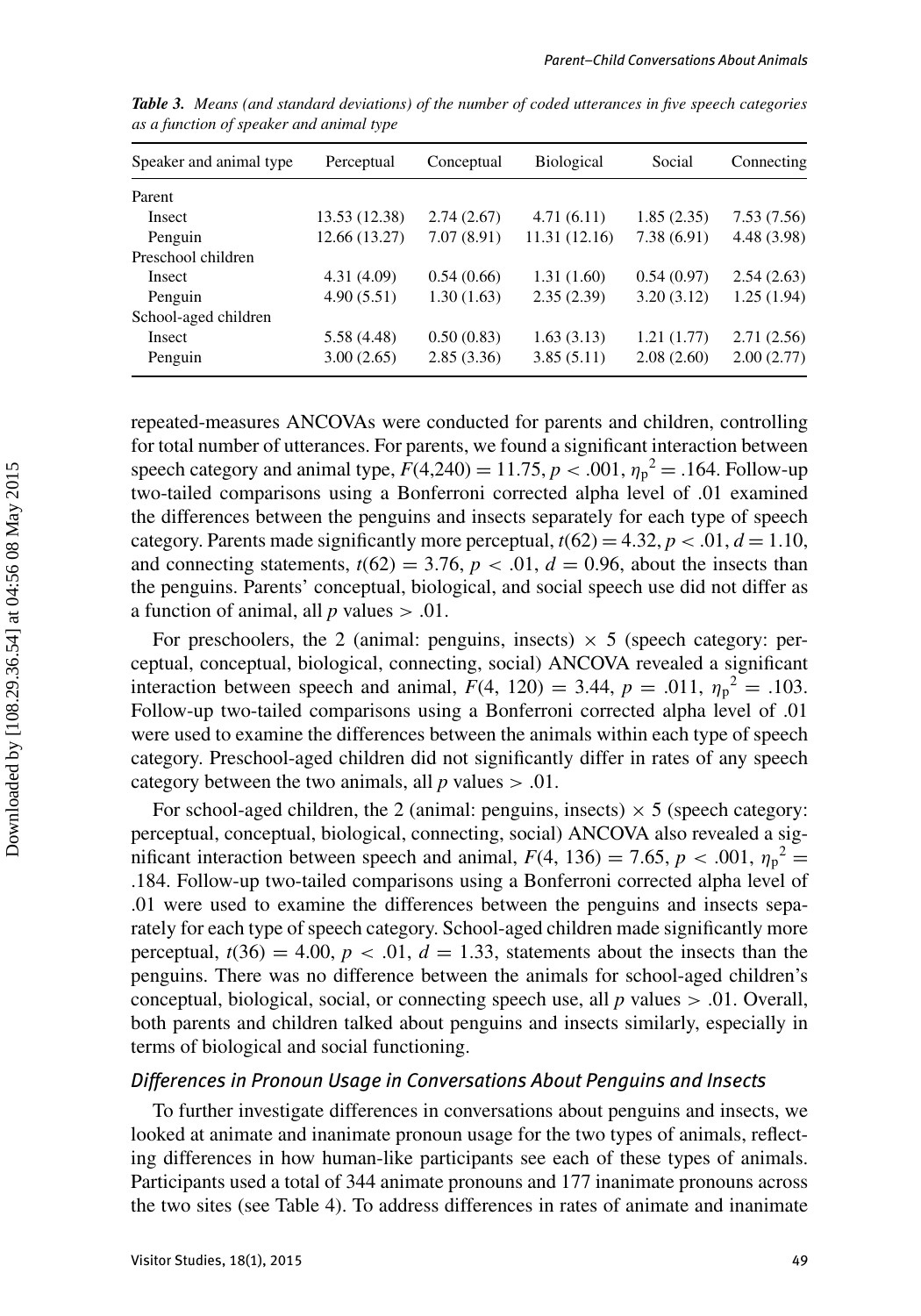| Speaker and animal type | Animate     | Inanimate  |  |
|-------------------------|-------------|------------|--|
| Adult                   |             |            |  |
| Penguins                | 7.83 (7.97) | 1.83(7.79) |  |
| <b>Insects</b>          | 1.26(1.68)  | 2.44(3.47) |  |
| Overall                 | 4.29(6.41)  | 2.16(5.82) |  |
| Child                   |             |            |  |
| Penguins                | 1.61(2.22)  | 0.39(0.66) |  |
| <b>Insects</b>          | .57(1.26)   | 0.76(1.32) |  |
| Overall                 | 1.06(2.22)  | 0.39(0.66) |  |
| All participants        |             |            |  |
| Penguins                | 4.52(6.44)  | 1.06(5.35) |  |
| <b>Insects</b>          | 0.90(1.50)  | 1.56(2.70) |  |
| Overall                 | 2.59(4.87)  | 1.33(4.14) |  |

*Table 4. Means (and standard deviations) of the number of animate and inanimate pronouns used as a function of speaker and animal type*

pronoun usage for the two types of animals, we compared (a) differences in frequencies of animate and inanimate pronouns and (b) whether participants consistently referred to each animal as animate or inanimate.

To analyze differences in overall pronoun usage, a 2 (pronoun: animate, inanimate)  $\times$  2 (speaker: parent, child)  $\times$  2 (animal: insect, penguin) repeated measures ANOVA was conducted.<sup>2</sup> Of particular interest was whether pronoun usage differed between animals. We found a significant three-way interaction between pronoun, animal, and speaker,  $F(1,129) = 7.90, p = .006, \eta_p^2 = .058$ . To examine the three-way interaction, separate 2 (pronoun: animate, inanimate)  $\times$  2 (animals: penguin, insect) ANOVAs were conducted for parents and children. For parents, there was a main effect of pronoun,  $F(1,61) = 5.30, p = .025, \eta_p^2 = .080$ , a main effect of animal,  $F(1,61) =$ 9.04,  $p = .004$ ,  $\eta_p^2 = .129$ , and an interaction between pronoun and animal,  $F(1,61)$  $= 11.72, p = .001, \eta_p^2 = .161$ . Follow-up pairwise comparisons revealed that parents were more likely to use animate pronouns when talking about the penguins than the insects,  $t(61) = 4.43$ ,  $p < .05$ ,  $d = .1.13$ . Inanimate pronoun usage did not differ between the animals,  $p > 0.05$ . Similarly, for children there was a main effect of pronoun,  $F(1,68) = 4.15$ ,  $p = .046$ ,  $\eta_p^2 = .057$ , and an interaction between pronoun and animal,  $F(1, 68) = 7.79$ ,  $p = .007$ ,  $\eta_p^2 = .103$ . Follow-up pairwise comparisons revealed that, like parents, children were more likely to use animate pronouns when talking about the penguins than the insects,  $t(68) = 2.92$ ,  $p < .05$ ,  $d = .71$ . Inanimate pronoun usage did not differ between the animals, *p* > .05. Overall, patterns of usage were similar across participants, with both parents and children using animate pronouns proportionately more for penguins than insects.

Next, we examined whether participants consistently referred to each animal using animate or inanimate pronouns. This offers a stronger test of whether participants view each animal as more human-like. Ninety-three participants used pronouns to refer to the animals in the exhibit—50 participants at the zoo and 43 participants at the museum. Each participant's pronoun use was categorized as consistently animate (exclusive use of animate pronouns), consistently inanimate (exclusive use of inanimate pronouns), or inconsistent (Figure 1). To test whether parents and children differed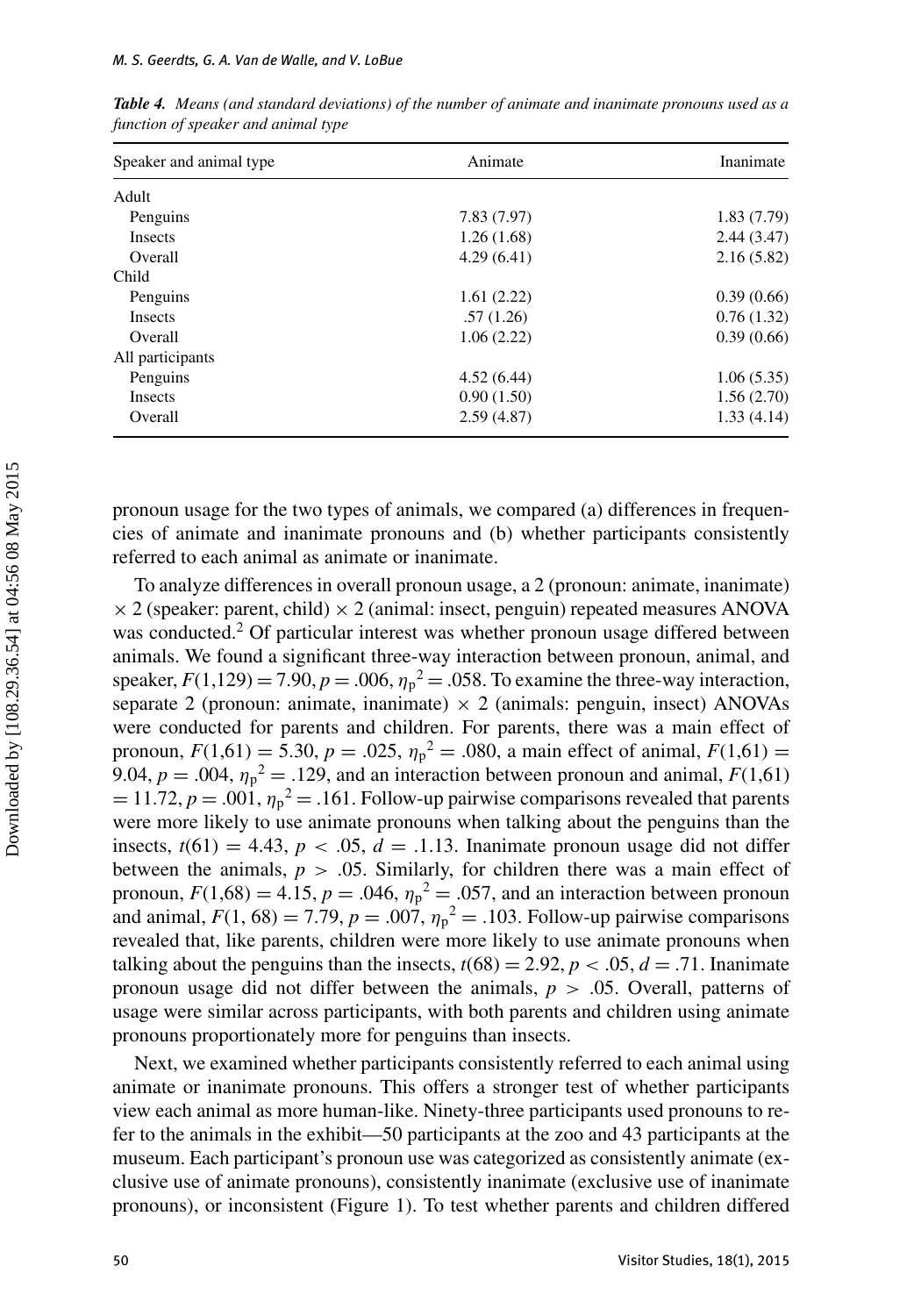

*Figure 1. Percentage of participants who used inconsistent, consistent animate, and consistent inanimate pronouns as a function of speaker and animal type.*

in their characteristic pronoun use between insects and penguins, a series of separate chi-square statistics were calculated for adults and children. First, a chi-square analysis compared consistent and inconsistent pronoun use between the penguins and stick insects. The relationship was significant for parents,  $\chi^2(1, N = 52) = 4.91$ , *p*  $= .027$ . Most parents who demonstrated inconsistent pronoun usage did so for the stick insects (70%). Children's pronoun use did not differ between animals,  $\chi^2(1, N =$  $41) = .004, p = .95.$ 

Focusing exclusively on those who consistently used one type of pronoun, separate chi-square analyses for parents and children examined whether participants were more likely to use inanimate or animate pronouns consistently for penguins or insects. The relationship was significant for parents,  $\chi^2(1, N = 32) = 10.39, p = .001$ ; almost all parents who consistently used inanimate pronouns did so for the insects (87.5%) whereas 83% of parents who consistently used animate pronouns did so for the penguins. The pattern was similar but not significant for children,  $\chi^2(1, N = 34)$  = 2.85,  $p = .091$ ; 62.5% of children who consistently used inanimate pronouns did so for the insects, whereas 72% of children who consistently used animate pronouns did so for the penguins. Thus, parents' pronoun usage in particular reflects a consistent emphasis on the animate status of penguins in contrast to insects, supporting and extending our findings from analyzing pronoun usage frequency.

#### **Comparing Conversations Across Development**

In our second research question, we asked whether parents tailored their language use based on the age of the child. Specifically, do parents provide different amounts of information within each type of speech category (perceptual, conceptual, biological, social, and connecting) to older and younger children? For this analysis, we focused exclusively on families with only school-aged (science museum  $n = 11$ ; zoo  $n = 7$ ) or only preschool-aged (science museum,  $n = 6$ ; zoo,  $n = 13$ ) children (Fig. 2), using two-tailed planned comparisons with a Bonferroni corrected alpha level of .01. For each of the five speech categories, rates of parental speech to preschool and school-aged children were compared. Parents of preschool and school-aged children did not differ in their rates of perceptual comments,  $p = .21$ , or connections,  $p = .34$ . However, parents of preschool children made more conceptual statements,  $t(34)$  =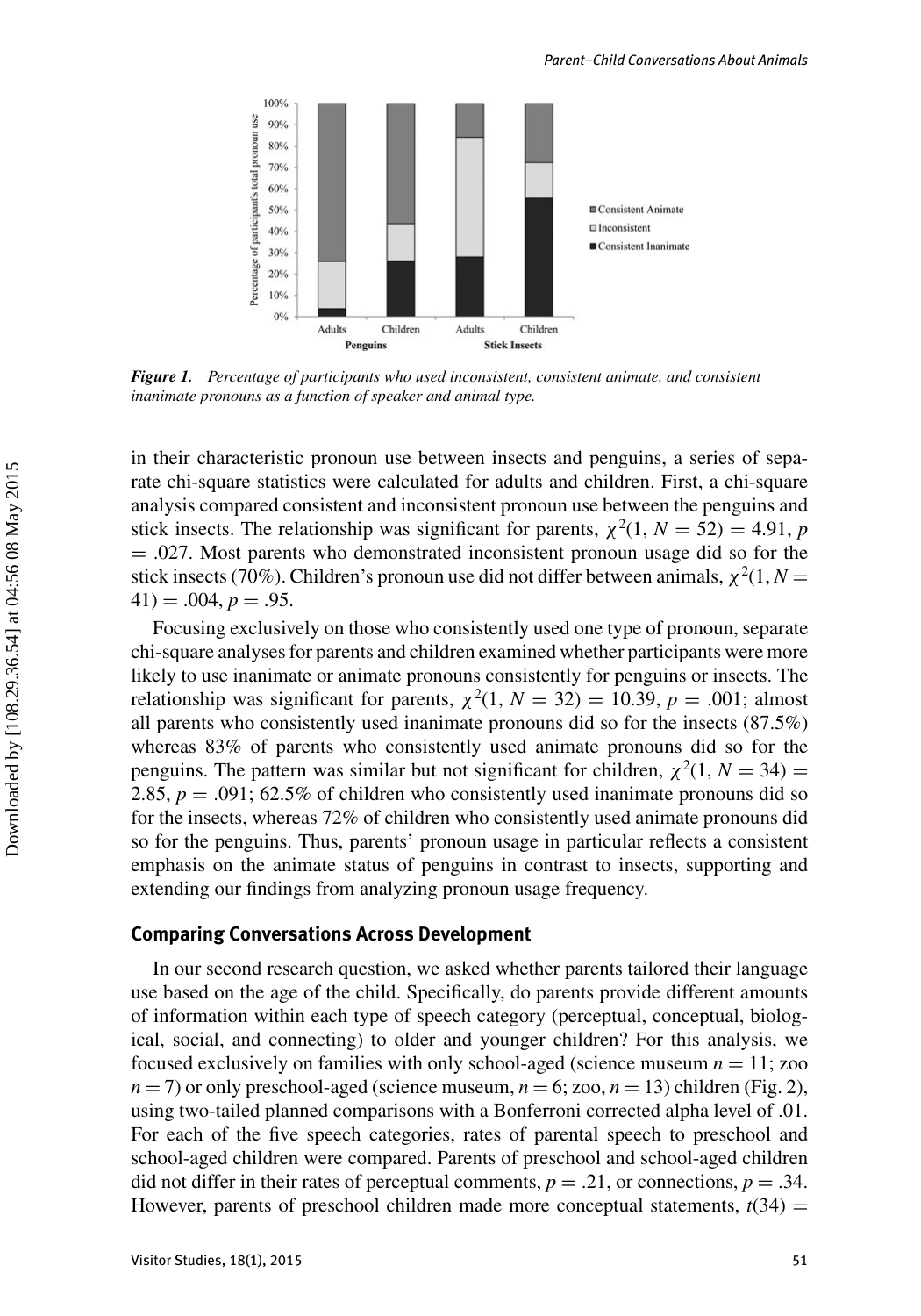

*Figure 2. Mean number of utterances that parents made to preschool and school-aged children by content code type.*

2.93*, p* = .009*, d* = 1.00; marginally more biological statements,  $t(34) = 2.63$ , *p* = .015, *d* = 0.90; and more social statements, *t*(34) = 3.70*, p* = .001, *d* = 1.27, than did parents of school-aged children.

Importantly, age-related differences in conversations were not driven by differences in children's *own* speech production. Two-tailed independent-samples *t-*tests using a Bonferroni corrected alpha level of .01 also compared the speech rates of older and younger children for each of the five speech categories. These analyses yielded no significant differences between preschool and school-aged children in their production rates (all  $p$  values  $> .24$ ). Thus, within all coded speech categories, preschool and school-aged children made similar contributions to conversations with their parents.

## **Visitor Motivation**

Our third research question asked whether parents with specific motivations for visiting the museum or zoo differed in the kinds of conversations they engaged in with their children. Half of the families returned the visitor motivation questionnaire, 12 at the science museum and 14 at the zoo. Reasons for visits were coded into one or more of the following categories: Fun, Educational, Social, Life cycle/Duty, Place, and Practical. Because each family's response could receive more than one code, 40 codes were recorded (see Table 5). Over half of the families (57.7%) cited practical reasons for their visit, such as the weather or that the kids were on vacation from school. Fun was the next most common reason, with 38.5% of families saying that it was a fun thing to do with their kids. About a quarter (26.9%) cited reasons specific to the place, such as a specific exhibit or an animal the child liked. A few parents (15.4%) mentioned social reasons for visiting, and only one parent placed the visit in the life cycle context, saying it was her child's "first visit to a science museum." Very few families (11.5%) cited educational reasons for their visit and no parent offered

| Location       | Fun | Education | Social | Life cycle | Place | Practical |
|----------------|-----|-----------|--------|------------|-------|-----------|
| Science museum |     |           |        |            |       |           |
| Zoo            |     |           |        |            |       |           |

*Table 5. Count of parental reported reasons for visiting each location*

Downloaded by [108.29.36.54] at 04:56 08 May 2015

Downloaded by [108.29.36.54] at 04:56 08 May 2015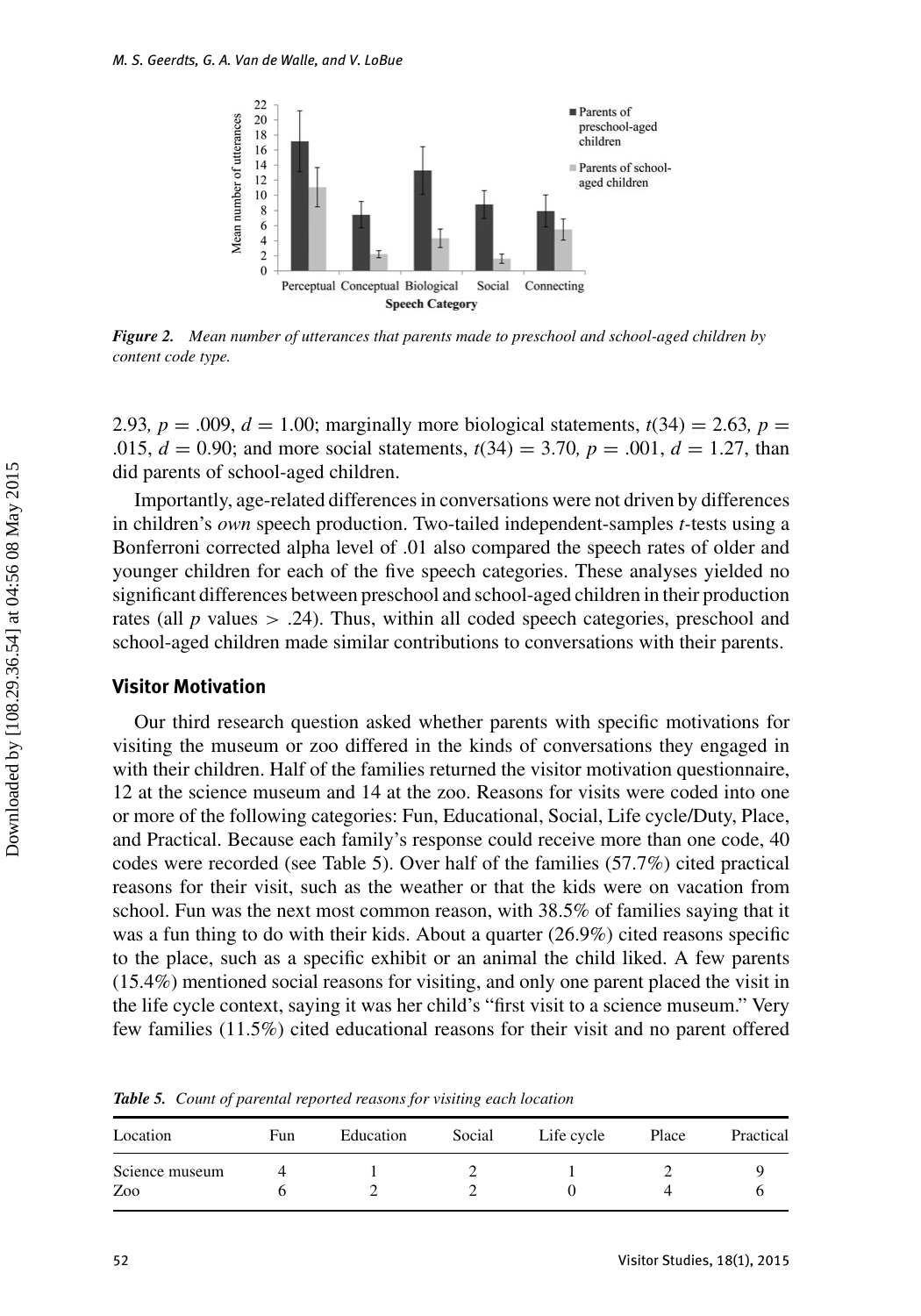| Initiator | Ignored/confirmed | Engaged conversation | Explanation of biological property |
|-----------|-------------------|----------------------|------------------------------------|
| Parent    | 37.5              | 20.8                 | 25                                 |
| Child     | 2.5               |                      | 4.2                                |

*Table 6. Percentage of references to insect camouflage initiated by either the parent or the child and how they responded*

education as the only reason for visiting; every parent who mentioned educational motivations also said that it was a fun activity.

To test our third research question, separate 5 (speech category: perceptual, conceptual, biological, connecting, social)  $\times$  2 (reason cited: yes, no) repeated-measures ANCOVAs controlling for total speech were calculated for each of the six reasons. None of the main effects or interactions were significant for any of the six reasons, all *p* values > .18, suggesting that language use did not differ based on reporting specific visitor motivations.

## **Explanations About Biological Properties**

Our final research question asked whether parents explicitly supported biological learning by providing explanations about a readily visible biological property. To address this question, conversations about visual comparisons between the stick and leaf insects and actual sticks and leaves were coded for the presence of biological explanations of camouflage (see Table 6). Not surprisingly, nearly all families (24 out of 26) explicitly referred to the fact that the insects look like plants. Parents initiated a majority of these visual comparisons (83.3%). However, half (50%) of these statements were ignored or simply confirmed by the conversational partner and the conversation moved on. The following exchange presents a typical example:

Mother: "Look at the bug. He looks just like the branch." Daughter: "Yeah." Mother: "Isn't that cool?" [Daughter walks away from the mother to another area.]

Here, the mother drew her child's attention to the visual comparison, but failed to engage her daughter in any further conversation about the visual similarities.

About a quarter (20.8%) of these initiated conversations led to additional discussion in which parents did not explicitly explain why the insects look like sticks. For instance:

Mother: "Are they hard to tell where they are when they're on the sticks?"

Daughter: "No. I can tell because of their legs."

Mother: "Yeah, they do have legs. What do their legs look like?"

Daughter: "Sticks. But they're eating."

Mother: "How many legs do they have?"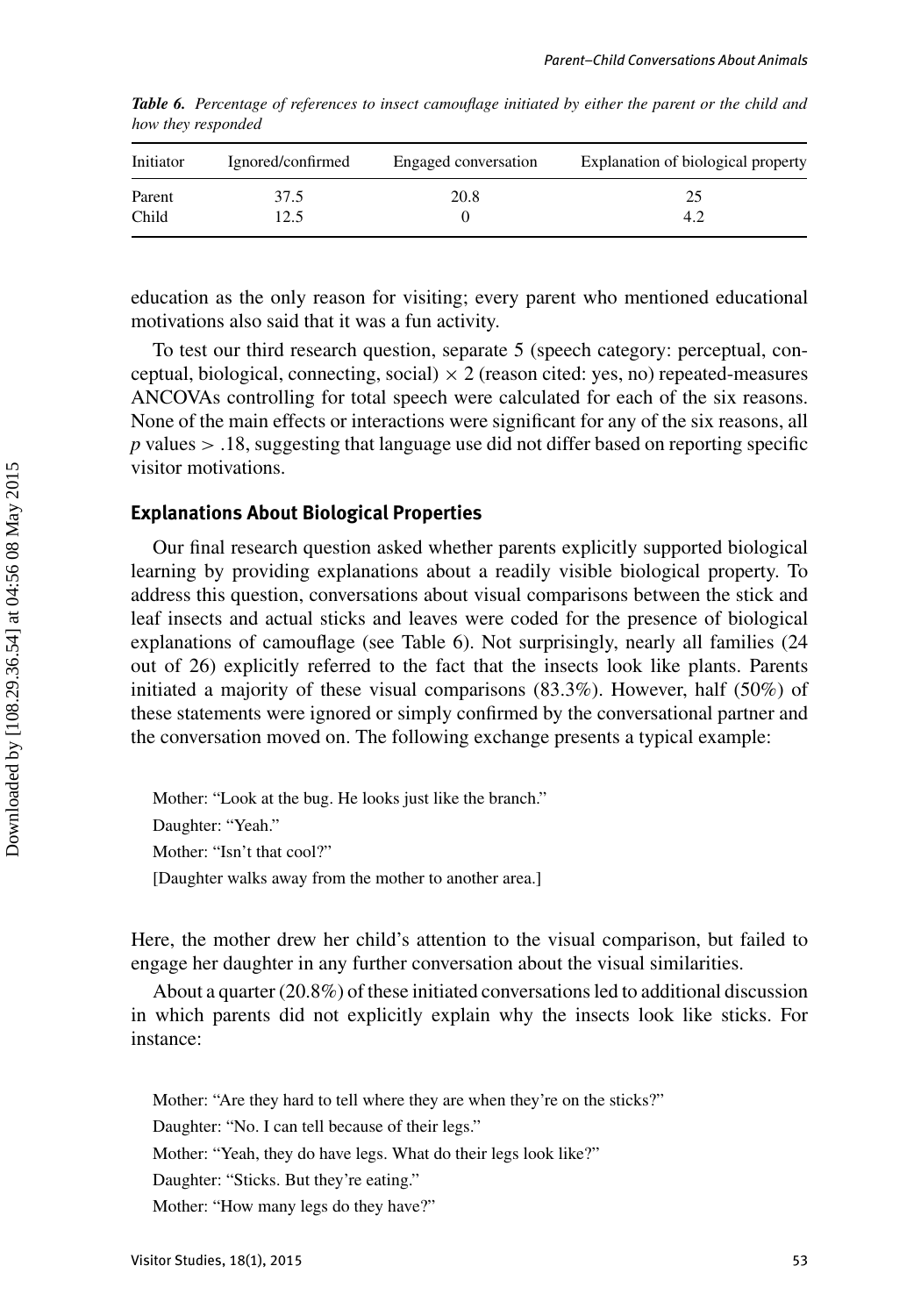Despite the extended, reciprocal conversation about the visual and biological similarities and differences between the sticks and the insects, the dyad never talked about why these living insects are visually similar to an inanimate object in their environment.

Less than a third of parents (29.2%) gave any kind of camouflage explanation. Most parents who offered an explanation tended to offer very simple ones, such as the following:

Father: "Why do you think these look like sticks?" Daughter: "Cause they're sticky." Father: "No, so that they don't get eaten by birds."

Very few parents provided detailed, pedagogical explanations, such as the following conversation between a schoolteacher father and his daughter:

Father: "Ok, [reading the sign] stick insects and dead leaf mantids rely on their looks to find a meal and not to become one for someone else. So they want to, they're looking for a meal. And they're also trying to hide from other things that want to gobble them up. Umm, [reading the sign] it says that if an enemy comes near them they can sit as motionless as a twig. Okay? And then they can sway like a leaf in the breeze. Did you see this one wobbling a bit?" Daughter: "Yes."

Father: "That makes them look like a twig rather than a real live animal. And then, uh ... and then, but if you take them away from like where they live, then, uh, birds and other things will gobble them up straight away if they can't hide. See? Look it, they're all hanging from the tree. See how they're hanging? See they really do look like branches, don't they?"

Here the father conveyed information from the sign about the function of camouflage. He also encouraged his children to look at the insects and to observe the behavior that he read, connecting the information in the sign to the example right in front of them.

Interestingly, parents did not always provide the explanation. In two cases, children explained why the insects would look like sticks. One child suggested, "animals use that so that they can not get eat-ed and help hunting." However, neither parent went on to elaborate upon the child's explanation.

## **DISCUSSION**

In the current study, we examined the types of conversations in which parents and preschool and school-aged children engage when viewing live animals in ILEs to shed light on how everyday, informal learning experiences may inform our understanding of children's developing biological knowledge. Prior research has found that differences in early opportunities for direct experience with animals (e.g., Anggoro et al., 2010; Medin et al., 2010; Ross et al., 2003; Unsworth et al., 2012; Waxman & Medin, 2007) and conversations with parents (e.g., Tarlowski, 2006) impact early biological reasoning. Especially for urban children who may have few opportunities to encounter live animals, zoos and museums are an ideal setting for exploring the content of parent–child interaction about animals (Allen, 2002; Ash, 2003; Kisiel et al., 2012; Kopczak et al., 2015; Patrick & Tunnicliffe, 2013; Rigney & Callanan, 2011; Rowe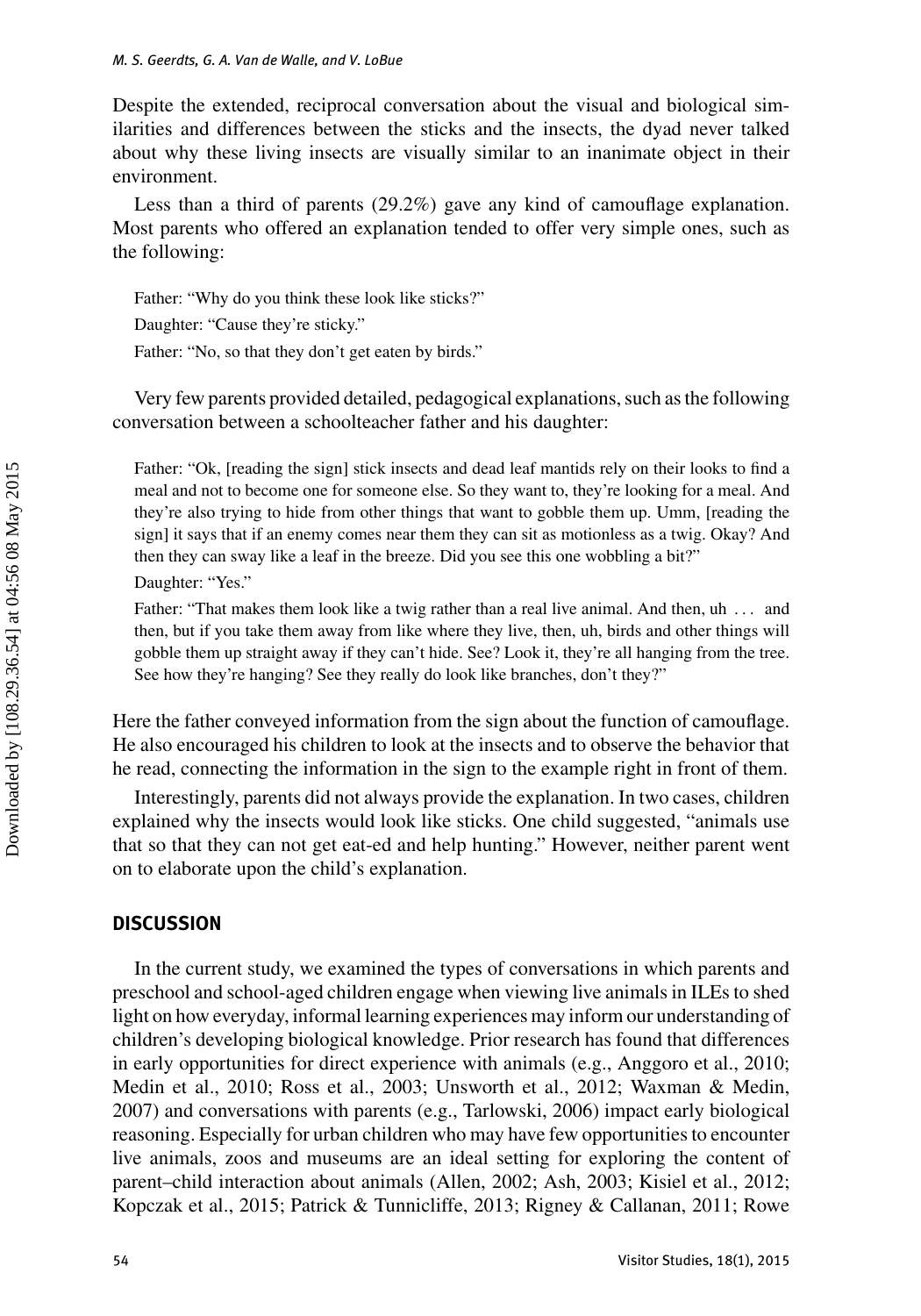& Kisiel, 2012). Thus, exploring parent–children interactions about animals in these ILEs can reveal the kinds of opportunities for learning that can impact the development of children's early biological and psychological theories about living things.

In our first aim, we analyzed parent–child conversations about different kinds of animals, specifically penguins and insects. Differences in conversational content may impact how children come to reason about different kinds of animals, shaping their biological and psychological knowledge of specific kinds of animals. To address this, we looked at the kinds of comments made (e.g., biological, social, perceptual) and animate and inanimate pronoun usage. We found some differences in how families talked about penguins and insects. Parents commented more on the perceptual features and made more connecting statements about the insects than the penguins. These differences stemmed primarily from attempts at finding the camouflaged animals (e.g., "See if you can find the stick bugs."), and the many visual comparisons between the insects and plants (e.g., "He looks just like the branch"). Surprisingly, parents used conceptual, social, and biological comments at similar rates when talking about the penguins and the stick bugs. Given previous findings that parents referred more frequently to psychological and social properties of typical marine creatures than atypical ones (Rigney & Callanan, 2011), we had expected to find increased levels of explicit social language about the penguins; however, this was not the case. It may be that some features of the stickbugs in our research (e.g., presence of legs, size differences suggestive of the potential for growth) rendered them somewhat less object-like than the atypical marine animals in Rigney and Callanan's research (e.g., sea anemones). In the future, comparisons of parent–child interactions about different kinds of atypical animals may shed more light on the specific kinds of features that give rise to more (or less) social interpretations.

Parents' and children's pronoun use, however, did reflect a differentiation in perceived social status between penguins and insects. Both adults and children were more likely to use animate pronouns such as "he" or "she" for the penguins than the insects. Furthermore, parents were more likely to *consistently* refer to the penguins using animate pronouns, whereas they were more likely to consistently use object pronouns such as "it" for the insects. This distinction does not reflect differences in ability to discern gender between the animals; neither the gender of stick bugs nor that of penguins is readily visually apparent. Instead, this subtle language bias likely reflects a stronger tendency to see penguins as more animal-like or perhaps as more human-like. Both parents and children used more animate pronouns in discussing the penguins than the insects, consistent with Rigney and Callanan's (2011) findings, suggesting that they may be at least subtly biased to think of typical animals as more human-like than atypical animals.

Our second research question asked whether parents tailor their language differently to preschool and school-aged children. Parents did in fact engage in different types of conversations with children of different ages, making more social, biological, and conceptual utterances to preschool children than to school-aged children. The only categories that did not differ were related to observable physical properties of the exhibit and connections to prior experiences and other entities. Further, conversational differences between younger and older children did not simply result from older children contributing more to certain kinds of conversations than younger children; younger and older children's own language production did not differ in any speech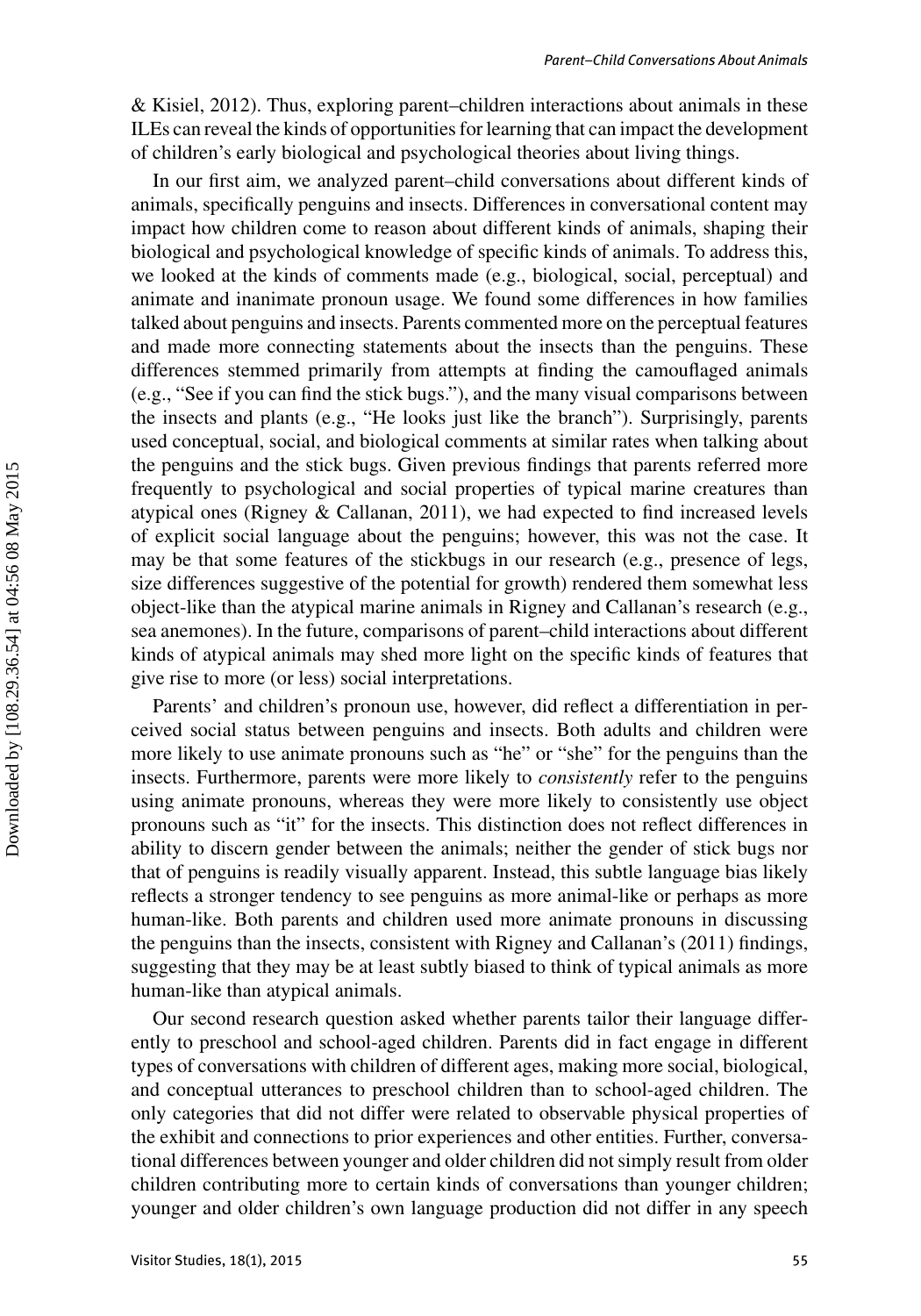category. Parents more frequently provided important, unobservable information such as predictions (e.g., "How big do you think the little ones are going to get?") and causal inferences (e.g., "Do you know *why* they're birds?") to the youngest children, supporting the development of children's knowledge at a time when significant revision in children's biological knowledge is occurring (e.g., Hickling & Gelman, 1995; Rosengren et al., 1991). Importantly, parents are not simply fostering an anthropocentric conceptualization of animals for their youngest children, but scaffolding their knowledge by providing biological and conceptual information in addition to this social information. The simultaneous provision of both biological and social information may assist children in drawing relations between animals and people more broadly by facilitating the extension of children's knowledge of human biological processes to non-human animals (Inagaki & Hatano, 1987, 2002).

In our third research question, we asked what parents' motivations for visiting informal learning sites are and if these differences relate to the content of their conversations. Prior research suggests that differences in an individual's motivational agenda for a museum visit is reflected in the kinds and amount of knowledge gained from the visit (Falk et al., 1998). Most parents across both locations characterized their motivations for their visit as fun and practical but rarely as educational. Thus, parents' goals in visiting zoos and museums, even science museums, may not primarily be pedagogical but rather to spend time together with their children engaged in an entertaining activity. The interactions we observed, therefore, may reflect other types of informal, everyday activities in which parents and children routinely engage, such as storybook reading, rather than reflecting the kinds of learning that occur in more explicitly pedagogical activities, such as homework completion. However, one concern is that the relatively low return rate on surveys might reflect response biases rather than being representative of our entire sample. We also failed to find a difference in the frequency of using each speech category based on reporting specific motivations, which again may be due to the small number of responses.

Finally, we asked whether parents explicitly support biological learning by engaging in explanatory conversations about readily observable biological properties. Prior research suggests that parent explanations during informal science activities are particularly important for fostering the development of children's scientific knowledge and thinking (Crowley, 2000; Fender & Crowley, 2007). Even children as young as 2 years are motivated to actively seek causal information in parent–child conversation, helping them to learn about the world (Frazier, Gelman, & Wellman, 2009). However we found that most parents failed to take the opportunity to explain camouflage at the insect exhibit, despite the fact that parents and children nearly always mentioned this prominent feature of the exhibit. That so few parents offered explicit explanations of the utility of camouflage is surprising given the prominent signage at the exhibit that provided detailed information on the benefits of camouflage. Indeed, the larger exhibit of which the insects were a part explicitly targeted prey/predator relationships and the sign directly adjacent to the insects had the tag line "Some insects survive because they don't stick out." This finding does fit well with the finding that parents rarely mentioned educational goals as the reason for their visit to either site. Nonetheless, both findings stand in contrast to the fact that these environments are deliberately designed to encourage educational conversation. Another missed learning opportunity was seen in the few children who provided the explanation themselves. Their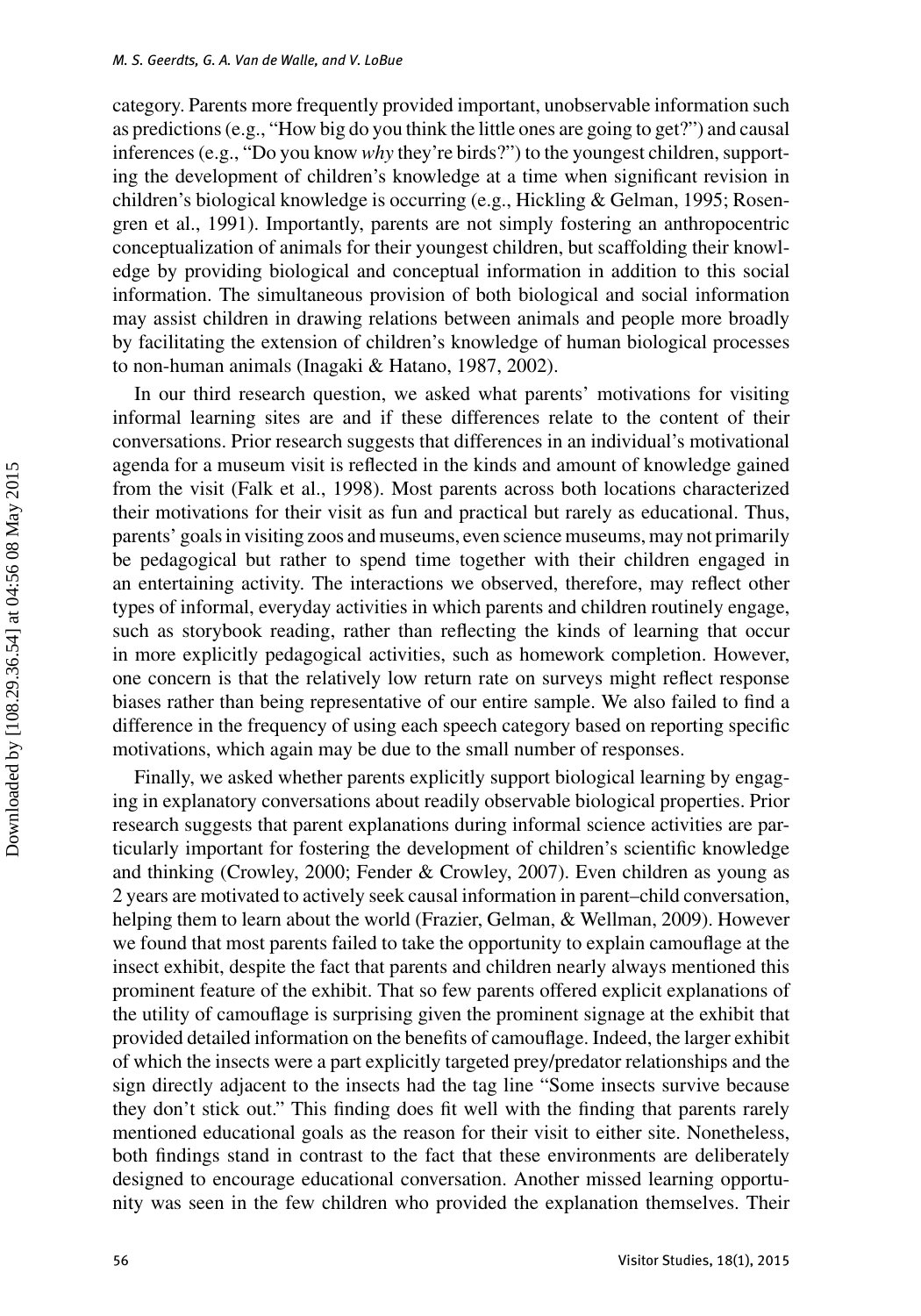parents never expanded on the child's simple explanations, perhaps because parents interpreted their children's explanations as evidence that they already knew about camouflage. However, parents could have taken the opportunity to elaborate upon the child's comment and to provide additional information, especially by incorporating the information contained in the museum signage. It is important to note that although we purposefully selected a museum exhibit focused on a readily observable biological property with supporting signage, we cannot determine in the current context whether explanatory conversations would be more or less frequent in exhibits with different types of educational goals or informational signage. Previous research has shown that when signs are present at museum exhibits, parents are more likely to describe evidence and make appropriate inferences in conversations with their children, and in turn both parents and children exhibit increased learning (Kim, 2008). An important goal for future research would be to see whether manipulation of the content or format (e.g., traditional versus interactive digital signs) of signs results in different kinds of parent–child conversations at live animal exhibits.

There are a few limitations to the present study. First, it is conceivable that differences in the content of parents' and children's discussion of the two types of animals under investigation in the current study arose at least in part from the fact that the animals were housed in distinct types of informal learning environments—a children's zoo and a science museum. Although we did not find any differences in engagement or motivation across the sites, it is possible that the types of families that choose to visit each of these sites differ in other important ways that we failed to capture. In the current research, a convenience sample of families who chose to visit each site was used, and many of these families had visited the site before. Previous research has found that parents who had been to museums in the past use more explanations than parents who had never visited a museum (Tenenbaum & Callanan, 2008), meaning that the experiences recorded here may have been even richer than we would observe from a truly random sample of families. Thus, it would be important for future research to study families who do not typically frequent these sites to examine whether their experiences and conversations are qualitatively different.

In addition, these observations present just a brief glimpse into parents and children's visit to the site that day, and reflect just a small portion of their day-to-day direct and indirect experiences with animals. Although we made every attempt to maximize the chances of capturing explanatory talk by selecting an exhibit with explanatory signage, it is possible that families talked about these things at other parts of the exhibit that we did not record or even after, reflecting on their visit (Fivush, Hudson, & Nelson, 1984). Incorporating complimentary methodological tools to capture a wider understanding of their visit, such as visitor diaries (Leinhardt, Tittle, & Knutson, 2000), interviews (Housen, 1987), or recording families in multiple exhibits, can help paint a more complete picture of parent–child interaction about animals within ILEs.

It remains to be investigated how the patterns of parent–child interaction that we observed affect children's knowledge of animals and science more generally. Previous work has focused heavily on the content and sophistication of children's biological reasoning (e.g., Carey, 1985, 1995; Inagaki & Hatano, 2002; Wellman et al., 1997) with comparatively little attention to characterizing the content of specific experiences that may contribute to the acquisition of biological knowledge (e.g., Crowley et al., 2001; Geerdts et al., 2015; Gelman et al., 2004; Rigney & Callanan,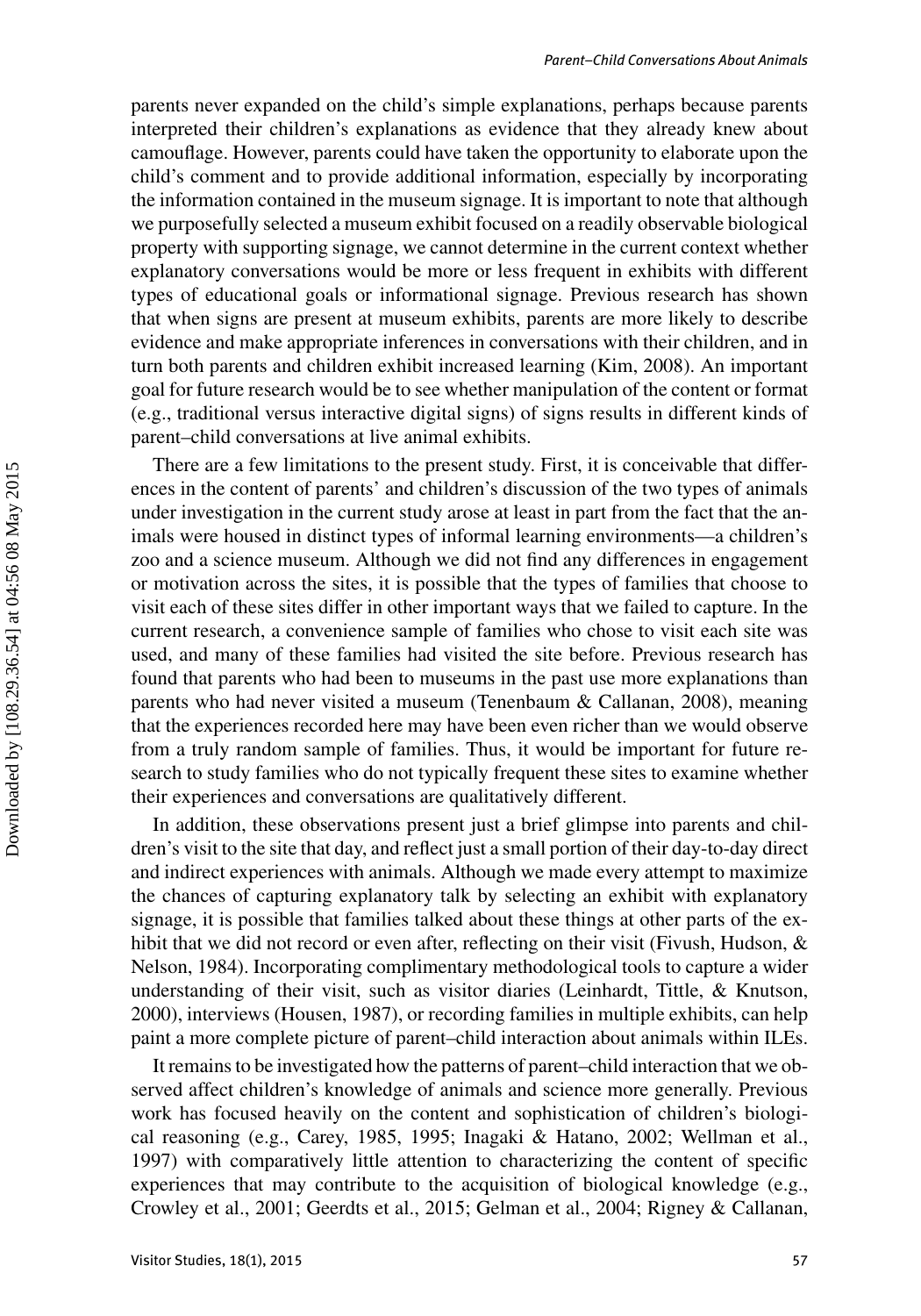2011). The current study did not evaluate whether or not children's biological knowledge actually improved as a result of these interactions. Ongoing work in our lab suggests that the input children receive about animals within other types of parent–child interactions such as storybook reading or joint engagement in child-directed media is highly anthropomorphic—focusing primarily on animals' social and behavioral properties—and that children's own reasoning reflects this input. In addition, we are empirically investigating the impact of exposure to biological information within both factual and anthropocentric frameworks to determine the type of framework from which children learn best, and whether anthropomorphism enhances children's biological reasoning and/or causes children to hold unrealistic expectations about real animal behavior.

The current study also highlights the importance of collaborations between cognitive developmental psychologists and practitioners. Future work that both characterizes children's actual experiences and experimentally measures learning outcomes can help designers of ILEs better understand both what is and what should be happening in family interactions to optimally support early learning. In the current study we observed families engaging in anthropomorphic language in ILE animal exhibits. However, we do not know how this contributes to learning. Anthropomorphic language may enhance attention and memory (Geerdts, Van de Walle, & LoBue, in press) or it may increase incorrect, anthropomorphic reasoning (Ganea et al., 2014; Waxman et al., 2014). Designers of informal learning environments can use results from future research to modify exhibits, providing information in signage or other informational support for parents that encourage parent–child conversations that will optimally support early learning about animals.

## **Notes**

- 1. Kappa statistics were not calculated for visitor motivation and content codes because they do not meet the assumption for mutually exclusive categories.
- 2. Preliminary comparisons revealed no difference between preschool and school-aged children in terms of their animate or inanimate pronoun usage, both *p* values > .55, so all children were analyzed together.

#### **REFERENCES**

- Allen, S. (2002). Looking for learning in visitor talk: A methodological exploration. In G. Leinhardt, K. Crowley, & K. Knutson (Eds.), *Learning conversations in museums* (pp. 259–303). Mahwah, NJ: Erlbaum.
- Anggoro, F., Medin, D., & Waxman, S. (2010). Language and experience influence children's biological induction. *Journal of Cognition and Culture*, *10*, 171–187.
- Ash, D. (2003). Dialogic inquiry in life science conversations of family groups in a museum. *Journal of Research in Science Teaching*, *40*, 138–162.
- Au, T. K., Chan, C. K. K., Chan T., Cheung, M. W. L., Ho, J. Y. S., & Ip, G. W. M. (2008). Folkbiology meets microbiology: A study of conceptual and behavioral change. *Cognitive Psychology*, *57*, 1–19.
- Caine, R. N., & Caine, G. (1994). *Making connections: Teaching and the human brain*. Menlo Park, CA: Addison-Wesley.
- Callanan, M. A. (1985). How parents label objects for young children: The role of input in the acquisition of category hierarchies. *Child Development*, *56*, 508–523.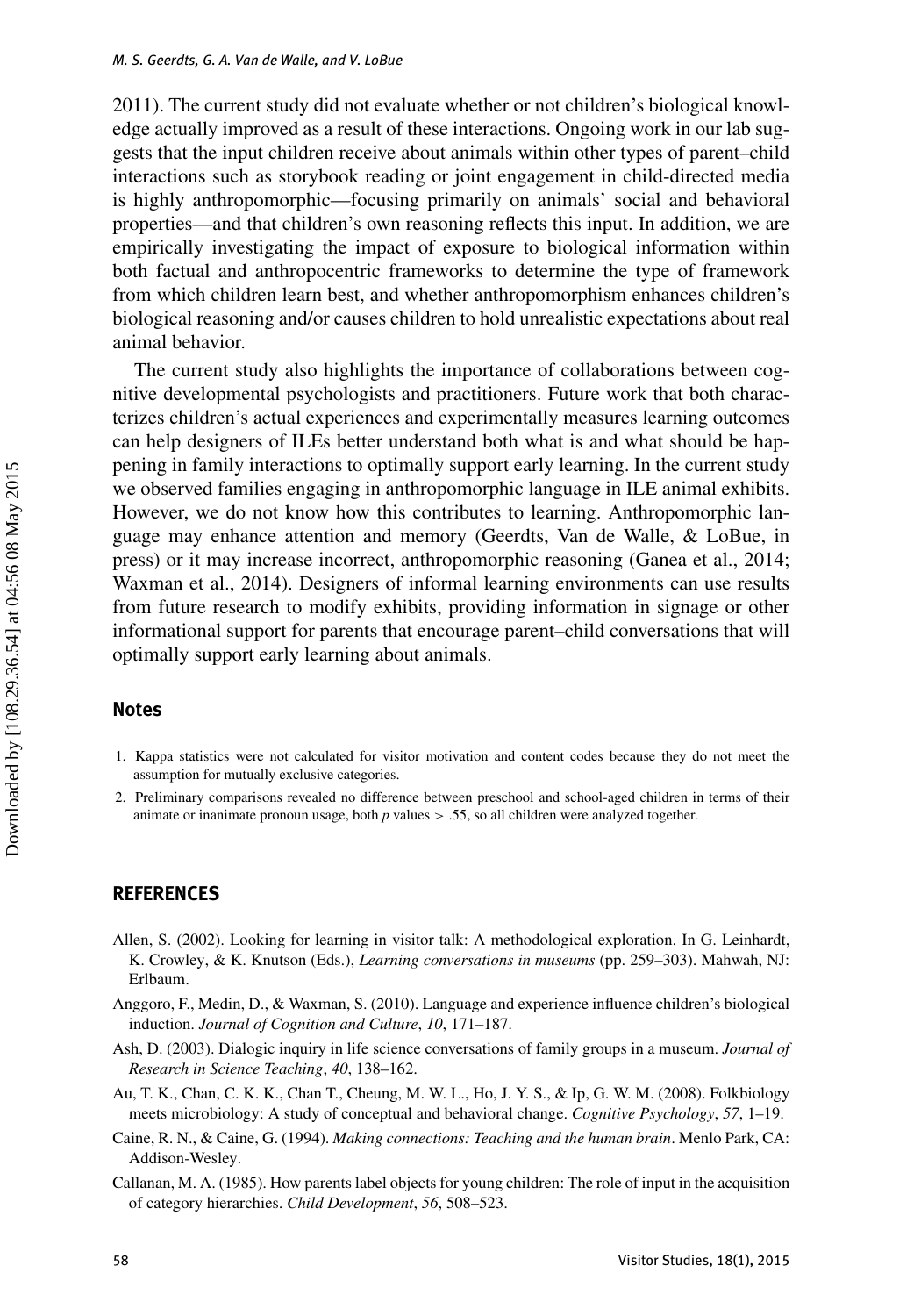- Callanan, M., Rigney, J., Nolan-Reyes, C., & Solis, G. (2012). Beyond pedagogy: How children's knowledge develops in the context of everyday parent–child conversations. In A. Pinkham, T. Kaefer, & S. Neuman (Eds.),*Knowledge development in early childhood: How young children build knowledge and why it matters* (pp. 52–70). New York, NY: Guilford Press.
- Carey, S. (1985). *Conceptual change in childhood*. Cambridge, MA: MIT Press.
- Carey, S. (1995). On the origin of causal understanding. In D. Sperber, D. Premack, & A.J. Premack (Eds.), *Causal cognition* (pp. 268–301). Oxford, UK: Oxford University Press.
- Chiodo, J., & Rupp, A. (1999). Setting the stage for meaningful exhibits. *Exhibitionist*, *18*(2), 19–21.
- Coleman, E. B., Brown, A. L., & Rivkin, I. D. (1997). The effect of instructional explanations on learning from scientific texts. *Journal of the Learning Sciences*, *6*, 347–365.
- Crowley, K. (2000). Parent explanations during museum visits: Gender differences in how children hear informal science. *Visitor Studies*, *3*(3), 21–28.
- Crowley, K., Callanan, M., Jipson, J., Galco, J., Topping, K., & Shrager, J. (2001). Shared scientific thinking in everyday parent–child activity. *Science Education*, *85*, 712–732.
- Falk, J. H., Moussouri, T., & Coulson, D. (1998). The effect of visitors' agendas on museum learning. *Curator: The Museum Journal*, *41*, 106–120.
- Fender, J. G., & Crowley, K. (2007). How parent explanation changes what children learn from everyday scientific thinking. *Journal of Applied Developmental Psychology*, *28*, 189–210.
- Fivush, R., Hudson, J., & Nelson, K. (1984). Children's long-term memory for a novel event: An exploratory study. *Merrill-Palmer Quarterly*, *30*, 303–316.
- Fleiss, J. L. (1981). *Statistical methods for rates and proportions*. New York, NY: Wiley.
- Frazier, B. N., Gelman, S. A., & Wellman, H. M. (2009). Preschoolers' search for explanatory information within adult–child conversation. *Child Development*, *80*, 1592–1611.
- Ganea, P. A., Canfield, C. F., Ghafari, K. S., & Chou, T. (2014). Do cavies talk? The effect of anthropomorphic books on children's knowledge about animals. *Frontiers in Psychology*, *5*, 1–9.
- Geerdts, M., Van de Walle, G. A., & LoBue, V. (in press). Learning about real animals from anthropomorphic media. *Journal of Imagination, Cognition, and Personality*.
- Geerdts, M., Van de Walle, G., & LoBue, V. (2015). Daily animal exposure and children's biological concepts. *Journal of Experimental Child Psychology*, *130*, 132–146.
- Gelman, R. & Brenneman, K. (2004). Science learning pathways for young children. *Early Childhood Research Quarterly*, *19*, 150–158.
- Gelman, S. A. (2009). Learning from others: Children's construction of concepts. *Annual Review of Psychology*, *60*, 115–140.
- Gelman, S. A., Coley, J. D., Rosengren, K. S., Hartman, E., & Pappas, A. (1998). Beyond labeling: The role of parental input in the acquisition of richly-structured categories. *Monographs of the Society for Research in Child Development*, *63*, Serial No. 253.
- Gelman, S. A., Taylor, M. G., & Nguyen, S. P. (2004). Mother–child conversations about gender: Understanding the acquisition of essentialist beliefs. *Monographs of the Society for Research in Child Development*, *69*, Serial No. 275.
- Gleason, M. E., & Schauble, L. (2000). Parents' assistance of their children's scientific reasoning. *Cognition and Instruction*, *17*, 343–378.
- Hermann, P., Waxman, S. R., & Medin, D. L. (2010). Anthropocentrism is not the first step in children's reasoning about the natural world. *PNAS*, *107*, 9979–9984.
- Hickling, A. K., & Gelman, S. A. (1995). How does your garden grow? Early conceptualization of seeds and their place in the plant growth cycle. *Child Development*, *66*, 856–876.
- Housen, A. (1987). Three methods for understanding museum audiences. *Museum Studies Journal*, *2*, 41–49.
- Inagaki, K. (1990). The effects of raising animals on children's biological knowledge. *Journal of Developmental Psychology*, *8*, 119–129.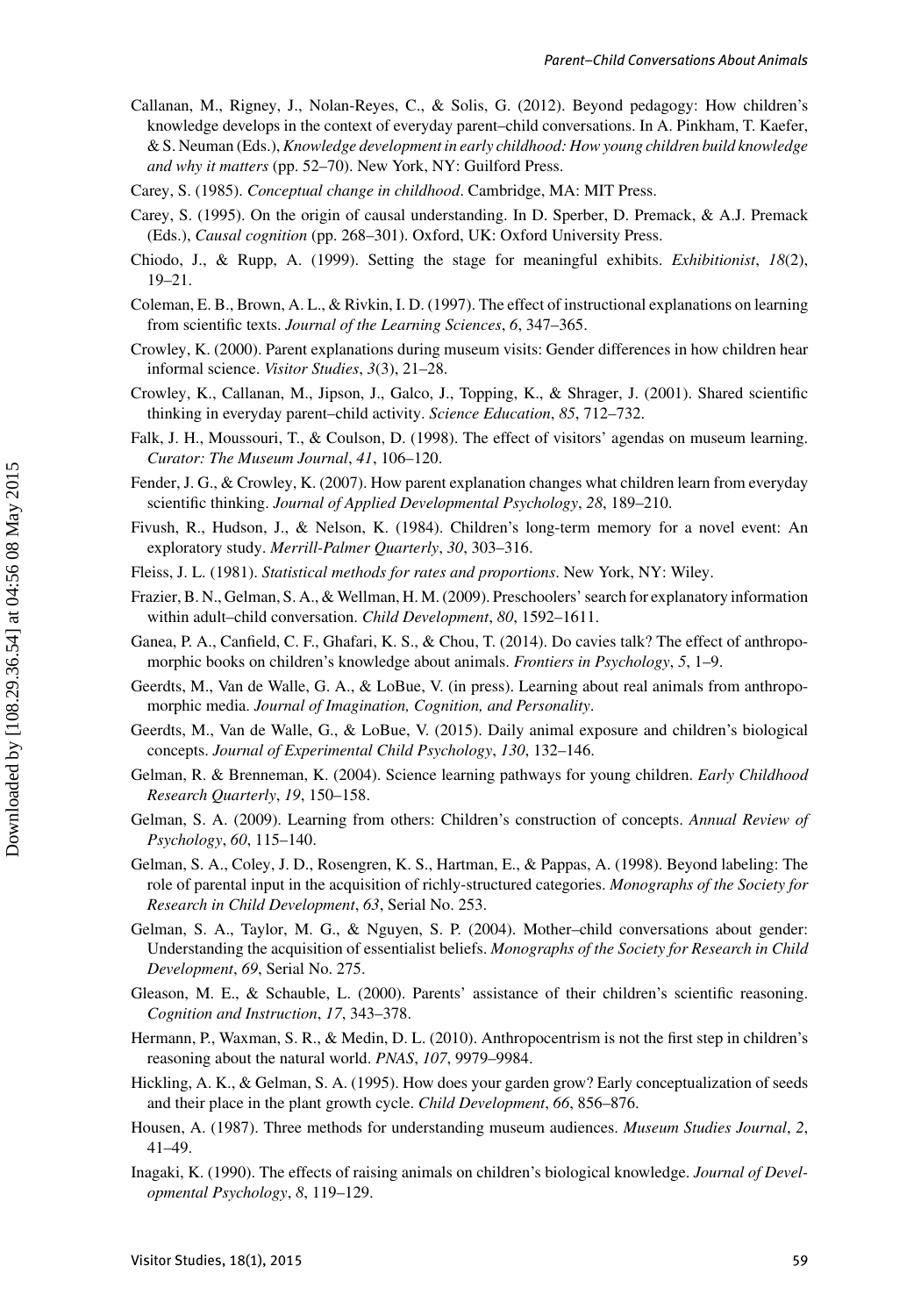- Inagaki, K., & Hatano, G. (1987). Young children's spontaneous personification as analogy. *Child Development*, *58*, 1013–1020.
- Inagaki, K., & Hatano, G. (2002). *Young children's naïve thinking about the biological world*. New York, NY: Psychology Press.
- Jaswal, V. K., & Markman, E. M. (2007). Looks aren't everything: 24-month-olds' willingness to accept unexpected labels. *Journal of Cognition and Development*, *8*, 93–111.
- Jipson, J. L., & Callanan, M. A. (2003). Mother–child conversation and children's understanding of biological and nonbiological changes in size. *Child Development*, *74*, 629–644.
- Jipson, J. L., & Gelman, S. A. (2007). Robots and rodents: Children's inferences about living and nonliving kinds. *Child Development*, *78*, 1675–1688.
- Kalish, C. (1996). Causes and symptoms in preschoolers' conceptions of illness. *Child Development*, *67*, 1647–1670.
- Keil, F. C., Levin, D. T., Richman, B. A., & Gutheil, G. (1999). Mechanism and explanation in the development of biological thought: The case of disease. In D. L. Medin & S. Atran (Eds.), *Folkbiology* (pp. 285–319). Cambridge, MA: MIT Press.
- Kim, K. (2008). *Museum signage as distributed mediation to encourage family learning*. Unpublished doctoral dissertation, University of Pittsburgh, Pittsburgh, PA.
- Kisiel, J., Rowe, S., Vartabedian, M. A., & Kopczak, C. (2012). Evidence for family engagement in scientific reasoning at interactive animal exhibits. *Science Education*, *96*, 1047–1070.
- Kopczak, C., Kisiel, J. F., & Rowe, S. (2015). Families talking about ecology at touch tanks. *Environmental Education Research*, *21*, 129–144.
- Legare, C. H. (2014). Contributions of explanation and exploration to children's scientific reasoning. *Child Development Perspectives*, *8*, 101–106.
- Legare C. H., & Lombrozo, T. (2014). Selective effects of explanation on learning in early childhood. *Journal of Experimental Child Psychology*, *126*, 198–212.
- Leinhardt, G., Crowley, K., & Knutson, K. (Eds.). (2012). *Learning conversations in museums*. Philadelphia, PA: Taylor & Francis.
- Lombrozo, T. (2006). The structure and function of explanations. *Trends in Cognitive Sciences*, *10*, 464–470.
- Masur, E. F. (1997). Maternal labeling of novel and familiar objects: Implications for children's development of lexical constraints. *Journal of Child Language*, *24*, 427–439.
- Medin, D., Waxman, S., Woodring, J., & Washinawatok, K. (2010). Human-centeredness is not a universal feature of young children's reasoning: Culture and experience matter when reasoning about biological entities. *Cognitive Development*, *25*, 197–207.
- Melson, G. F., & Fogel, A. (1989). Children's ideas about animal young and their care: A reassessment of gender differences in the development of nurturance. *Anthrozoos*, 2, 265–273.
- Myant, K. A., & Williams J. M. (2005). Children's concepts of health and illness: Understanding of contagious illnesses, non-contagious illnesses and injuries. *Journal of Health Psychology*, *10*, 805–819.
- Namy, L. L., & Gentner, D. (2002). Making a silk purse out of two sow's ears: Young children's use of comparison in category learning. *Journal of Experimental Psychology: General*, *131*, 5–15.
- Michaels, S., Shouse, A. W., & Schweingruber, H. A. (2007). *Ready, set, science!: Putting research to work in K-8 science classrooms*. Washington, DC: National Academies Press.
- Palmquist, S., & Crowley, K. (2007). From teachers to testers: How parents talk to novice and expert children in a natural history museum. *Science Education*, *5*, 783–804.
- Patrick, P. G., & Tunnicliffe, S. D. (2013). *Zoo talk*. Dordrecht, Netherlands: Springer.
- Prokop, P., Prokop, M., & Tunnicliffe, S. D. (2008). Effects of keeping animals as pets on children's concepts of vertebrates and invertebrates. *International Journal of Science Education*, *30*, 431–449.
- Rigney, J., & Callanan, M. (2011). Patterns in parent–child conversations about animals at a marine science center. *Cognitive Development*, *26*, 155–171.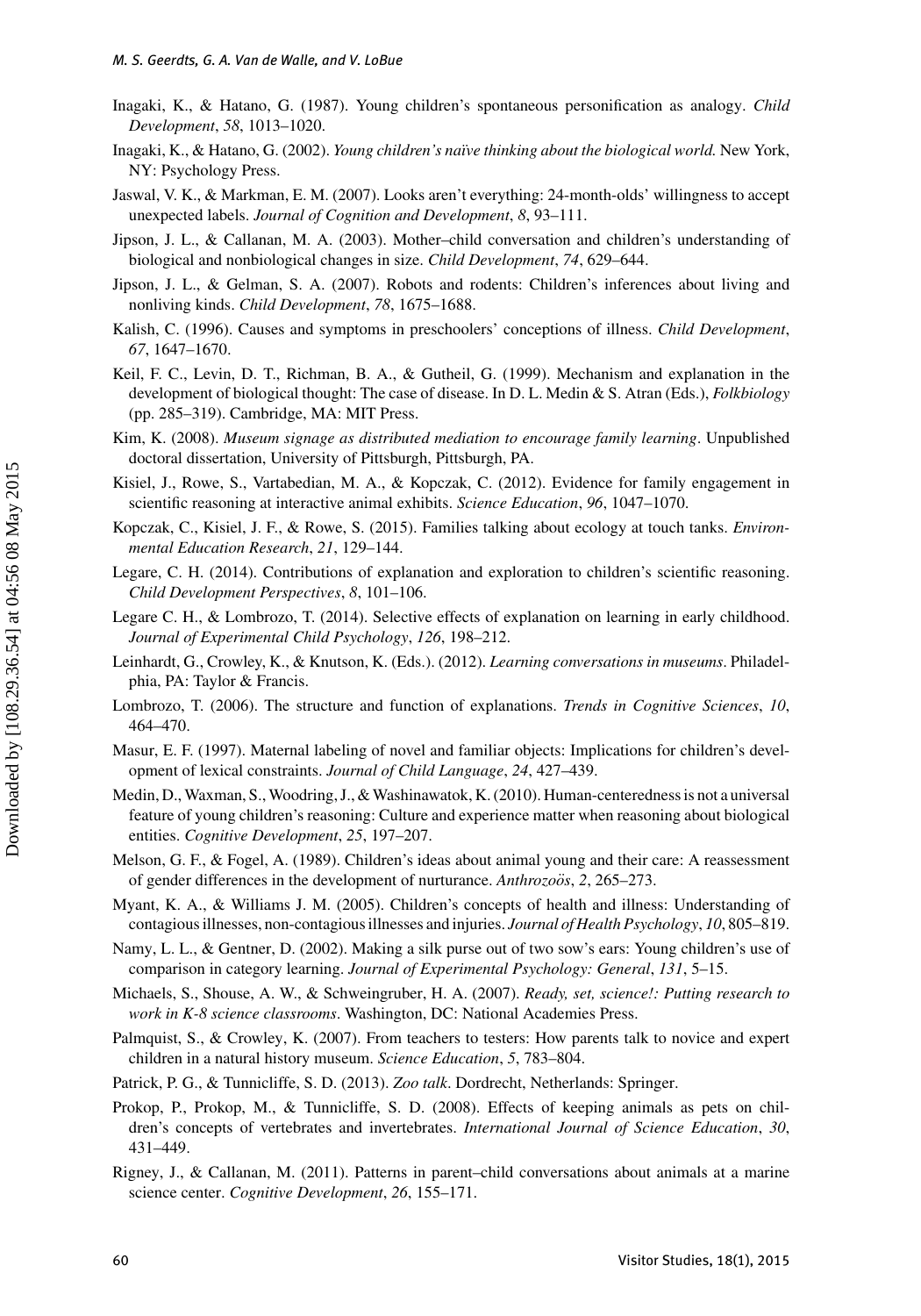- Rittle-Johnson, B., Saylor, M., & Swygert, K. E. (2007). Learning from explaining: Does it matter if mom is listening? *Journal of Experimental Child Psychology*, *100*, 215–224.
- Rosengren, K. S., Gelman, S. A., Kalish, C. W., & McCormick, M. (1991). As time goes by: Children's early understanding of growth. *Child Development*, *62*, 1302–1320.
- Ross, N., Medin, D., Coley, J. D., & Atran, S. (2003). Cultural and experiential differences in the development of folkbioloigcal induction. *Cognitive Development*, *18*, 25–47.
- Rowe, S., & Kisiel, J. (2012). Family engagement at aquarium touch tanks: Exploring interactions and the potential for learning. In E. Davidsson & A. Jakobsson (Eds.), *Understanding interactions at science centers and museums: Approaching sociocultural perspectives* (pp. 63–77). Rotterdam, Netherlands: Sense Publishers.
- Rupp, A. (1999). Meaning-making in children's museums: Why try? *Exhibitionist*, *18*, 42–44.
- Siegal, M. (1988). Children's knowledge of contagion and contamination as causes of illness. *Child Development*, *59*, 1353–1359.
- Slaughter, V. (2005). Young children's understanding of death. *Australian Psychologist*, *40*, 179–186.
- Slaughter, V., Jaakkola, R., & Carey, S. (1999). Constructing a coherent theory: Children's biological understanding of life and death. In M. Siegal & C. Peterson (Eds.), *Children's understanding of biology and health* (pp. 71–98). Cambridge, UK: Cambridge University Press.
- Solomon, G. E. A., & Cassimatis, N. L. (1999). On facts and conceptual systems: Young children's integration of their understandings of germs and contagion. *Developmental Psychology*, *35*, 113–126.
- Solomon, G. E. A., & Johnson, S. C. (2000). Conceptual change in the classroom: Teaching young children to understand biological inheritance. *British Journal of Developmental Psychology*, *18*, 81–96.
- Solomon, G. E. A., Johnson, S. C., Zaitchik, D., & Carey, S. (1996). Like father, like son: Young children's understanding of how and why offspring resemble their parents. *Child Development*, *67*, 151–171.
- Springer, K. (1996). Young children's understanding of a biological basis for parent–offspring relations. *Child Development*, *67*, 2841–2856.
- Tare, M., French, J., Frazier, B. N., Diamond, J., & Evans, E. M. (2011). Explanatory parent–child conversation predominates at an evolution exhibit. *Science Education*, *95*, 720–744.
- Tarlowski, A. (2006). If it's an animal it has axons: Experience and culture in preschool children's reasoning about animates. *Cognitive Development*, *21*, 249–265.
- Taylor, M. G., Rhodes, M., & Gelman, S. A. (2009). Boys will be boys; cows will be cows: Children's essentialist reasoning about gender categories and animal species. *Child Development*, *80*, 461–481.
- Tenenbaum H. R., & Callanan, M. A. (2008). Parents' science talk to their children in Mexican-descent families residing in the USA. *International Journal of Behavioral Development*, *32*, 1–12.
- Unsworth, S. J., Levin, W., Bang, M., Washinawatok, K., Waxman, S. R., & Medin, D. L. (2012). Cultural differences in children's ecological reasoning and psychological closeness to nature: Evidence from Menominee and European American children. *Journal of Cognition and Culture*, *12*, 17–29.
- Vera, A. H., & Keil, F. C. (1988, November). *The development of inductions about biological kinds: The nature of the conceptual base*. Paper presented at the 29th meeting of the Psychonomic Society, Chicago, IL.
- Waxman, S. R., Herrmann, P., Woodring, J., & Medin, D. (2014). Humans (really) are animals: Picturebook reading influences five-year-old urban children's construal of the relation between humans and non-human animals. *Frontiers in Psychology*, *5*, 172.
- Waxman, S., & Medin, D. (2007). Experience and cultural models matter: Placing firm limits on childhood anthropocentrism. *Human Development*, *50*, 23–30.
- Waxman S., Medin, D., & Ross, N. (2007). Folkbiological reasoning from a cross-cultural developmental perspective: Early essentialist notions are shaped by cultural beliefs. *Developmental Psychology*, *43*, 294–308.
- Wellman, H. M., Hickling, A. K., & Schult, C. A. (1997). Young children's psychological, physical, and biological explanations. *New Directions for Child and Adolescent Development*, *75*, 7–26.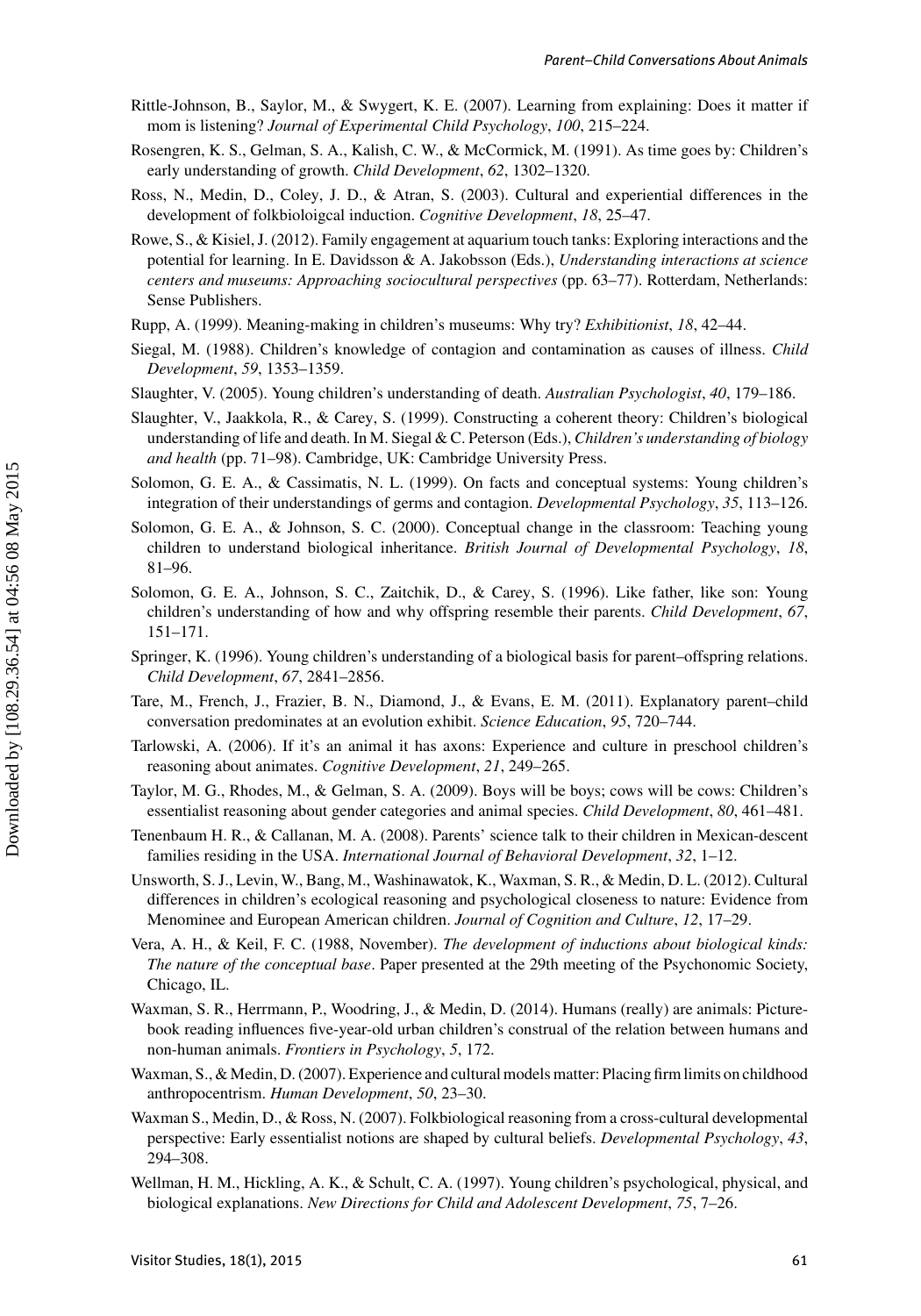Williams, J. M., & Smith, L. A. (2006). Social and experiential influences on the development of inheritance concepts. *International Journal of Behavioral Development*, *30*, 148–157.

## **ABOUT THE AUTHORS**

Megan S. Geerdts is a Post-doctoral Fellow in the DUCK Lab at The University of North Carolina at Greensboro. Her research investigates children's early learning opportunities within informal contexts, including science centers, zoos, parent–child interaction, and media exposure. E-mail: msgeerdt@uncg.edu.

Gretchen A. Van de Walle is an Associate Professor and Associate Dean for Undergraduate Education at Rutgers University–Newark. She studies children's conceptual development about physical and living entities and the interaction between conceptual development and linguistic abilities.

Vanessa LoBue is an Assistant Professor at Rutgers University–Newark. Her research focuses on cognitive, emotional, and perceptual development in infants and young children, with a specific interest in threat perception and early fear learning.

| Category          | Content code                | Examples from speech                                            |
|-------------------|-----------------------------|-----------------------------------------------------------------|
| Perceptual        | Directing Attention         | "Oh, look at this guy."                                         |
|                   |                             | "Right there!"                                                  |
|                   |                             | "Where are the penguins?"                                       |
|                   | Describing Evidence         | "He's on the rock."                                             |
|                   |                             | "How many penguins are there?"                                  |
|                   |                             | "Look how big that one is!"                                     |
|                   | Quotation                   | "This sign says, 'These bugs live in Australia'."               |
|                   | Labeling                    | "What is that?"                                                 |
|                   |                             | "Those are penguins"                                            |
| Conceptual        | Interpretation              | "What do you think they use their antlers for?"                 |
|                   | Causal Inference            | "He doesn't want to go swimming <i>because</i> it is too cold." |
|                   |                             | "He got hungry so he ate."                                      |
|                   | Prediction                  | "What do you think he's <i>going</i> to do?"                    |
|                   |                             | "He is <i>going</i> to jump into the water now!"                |
| <b>Biological</b> | <b>Animate Motion</b>       | "The bugs are crawling on the wall"                             |
|                   |                             | "Look, he's swimming."                                          |
|                   | Ecology                     | "I think penguins live in Antarctica"                           |
|                   | <b>Biological Processes</b> | "They eat fish."                                                |
|                   |                             | "Those ones are dead."                                          |
|                   |                             | "Is it a boy or a girl?"                                        |
|                   |                             | (Continued on next page)                                        |

## **APPENDIX: SCHEME USED TO CODE THE CONTENT OF PARENTS' AND CHILDREN'S SPEECH**